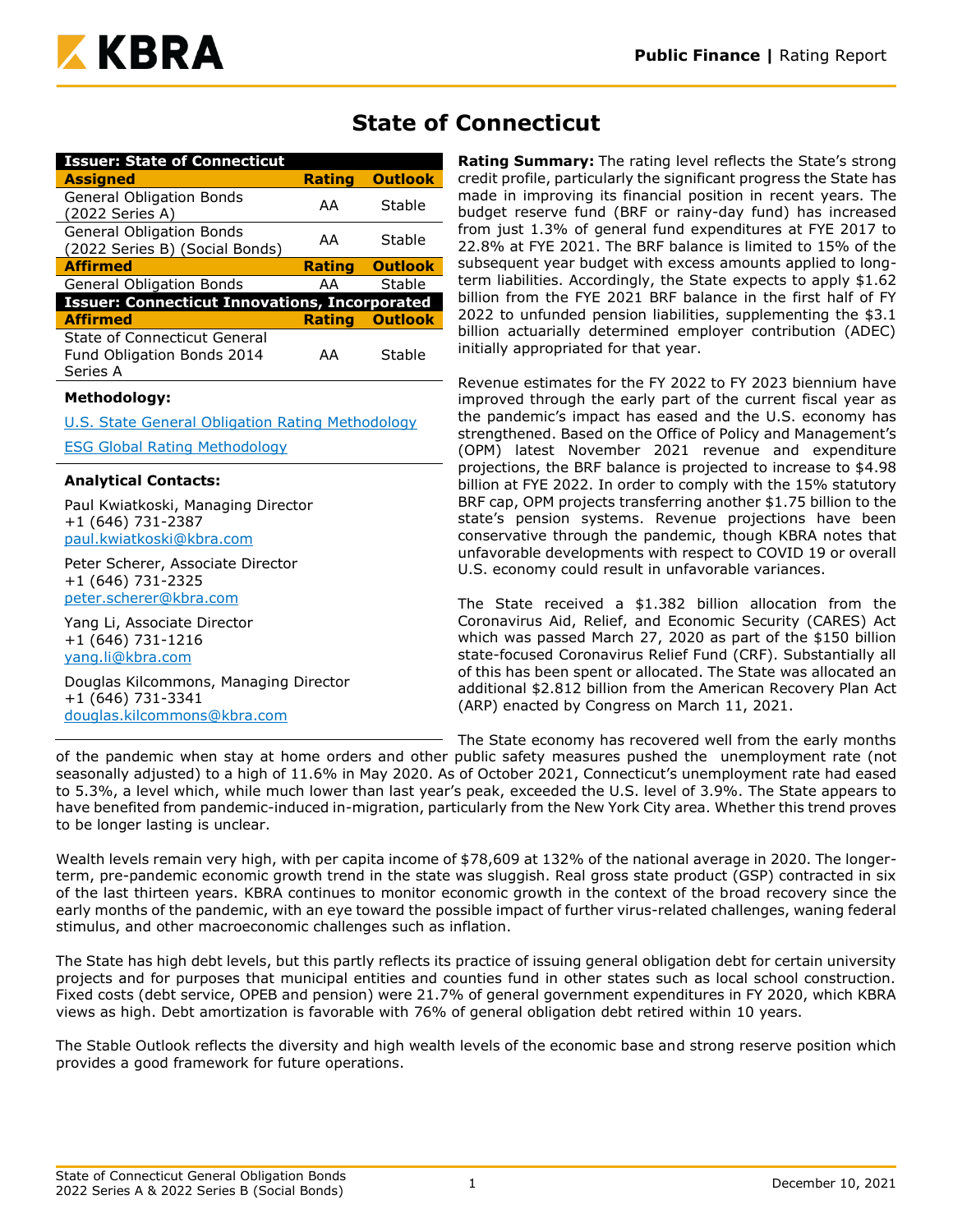#### **Key Credit Considerations**

The rating actions reflect the following key credit considerations:

Credit Positives

- Budget reserve fund balance has increased in recent years and is now 15% of general fund expenditures.
- Strong financial management framework for tracking revenues, monitoring budget performance and a history of making required adjustments.
- Strong wealth levels with the highest per capita personal income level among all states.

Credit Challenges

- Lower relative growth in the important economic indicators of population, employment and gross state product, although there are very recent signs of growth in population.
- Unfunded pension liabilities and tax-supported debt burden are high relative to personal income, each exceeding by more than 3.0x the respective U.S. averages. However, the State borrows for many local purposes and the comparison on a combined state and local basis is more moderate.

#### **Rating Sensitivities**

| Stronger economic growth trends than what have been experienced since the Great Recession.<br>Significant improvement in the funded ratios for the State's pension systems. |  |
|-----------------------------------------------------------------------------------------------------------------------------------------------------------------------------|--|
| Structural operating deficits in the general fund.                                                                                                                          |  |
| Weakoning in the Ctate's employment has and esenemic activity                                                                                                               |  |

▪ Weakening in the State's employment base and economic activity. **-**

| <b>Rating Highlights</b>                                                                                                                     |                                                   |
|----------------------------------------------------------------------------------------------------------------------------------------------|---------------------------------------------------|
| Per Capita Personal Income (2020) (in dollars)<br>as a $%$ of U.S.                                                                           | \$78,609<br>132%                                  |
| Population (2020)<br>Growth 2010 to 2020                                                                                                     | 3,605,944<br>$0.9\%$                              |
| Real GDP, % Change 2010 to 2020<br>Connecticut<br>New England<br><b>United States</b>                                                        | $-3.5\%$<br>8.9%<br>17.5%                         |
| Budget Reserve Fund Balance (\$ in millions)<br>FYE 2017<br><b>FYE 2018</b><br><b>FYE 2019</b><br><b>FYE 2020</b><br>FYE 2021 Estimated $^1$ | \$213<br>\$1,185<br>\$2,506<br>\$3,075<br>\$4,735 |
| Pro Forma Direct Debt (\$ in millions)<br>Net Pension Liability <sup>2</sup> (\$ in millions)                                                | \$26,621<br>\$42,808                              |
| Fixed Costs as a % of Governmental Expenditures (FY 2020)                                                                                    | 21.7%                                             |

<sup>2</sup>Reflects 6/30/2020 measurement date for SERS and TRS and 6/30/2019 for JRS. <sup>1</sup>Statute limits the BRF balance to 15% of the subsequent year's budget. To comply with this requirement, the State anticipates applying \$1.745 billion of this projected balance toward the State's pension liabilities as a supplemental contribution in addition to the ADEC.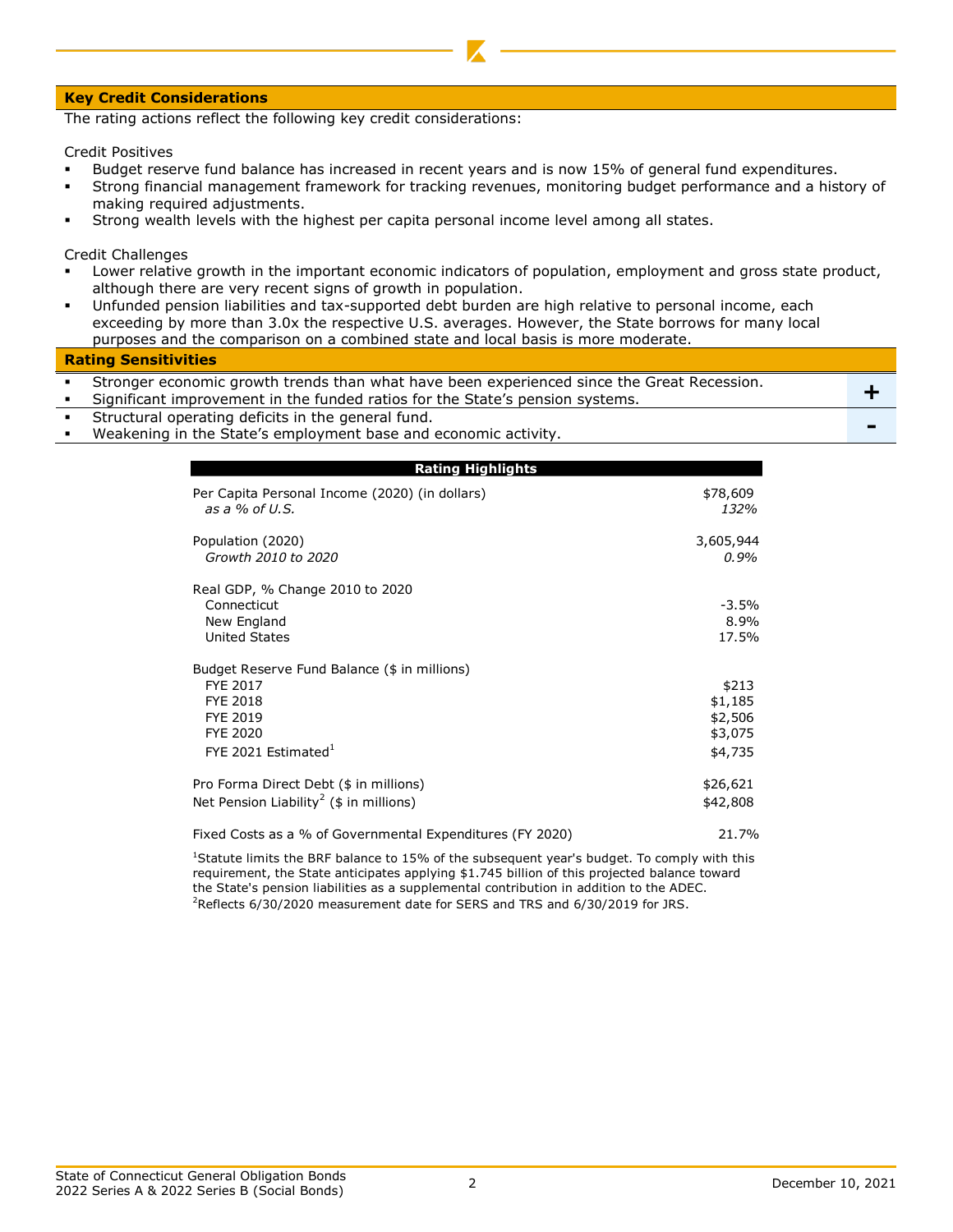| <b>Rating Determinants (RD)</b>                           |       |
|-----------------------------------------------------------|-------|
| 1. Management Structure, Budgeting Practices and Policies | $AA+$ |
| 2. Debt and Additional Continuing Obligations             | A+    |
| 3. Financial Performance and Liquidity Position           | AA    |
| 4. State Resource Base                                    | $AA-$ |

# **RD 1: Management Structure, Budgeting Practices and Policies**

KBRA views Connecticut's management structure and policies as providing a very strong framework for managing its financial operations and debt issuance compared with other states. This framework is established by the State Constitution, Statutes, and administrative practices. Within this framework, favorable financial results have been achieved in recent years.

## **Constitutional Provisions**

Under Connecticut's Constitution, the State is divided into three distinct branches: The Legislative, Executive, and Judicial. The executive power of the State is vested in the Governor. Governor Ned Lamont was elected in November of 2018 for a term beginning in January 2019. Treasurer Shawn Wooden was also elected November 2018. The Treasurer is primarily responsible for receiving and disbursing monies of the State and is the sole fiduciary of the State's retirement funds. The Treasurer also has the responsibility for carrying out the issuance of debt. The Comptroller is required to issue monthly budgetary reports on the State's financial condition, in conjunction with the Office of Policy and Management (OPM). OPM is directly responsible to the Governor for policy development in the areas of budget and financial management and prepares the State budget.

The State's Constitution provides that the General Assembly may not authorize general budget expenditures in excess of estimated revenues. The Constitution also includes a spending cap on annual growth in expenditures which limits the increase in expenditures to the greater of the five-year average growth in personal income or inflation over the previous year. The cap excludes debt service for general obligation debt, annual funding of unfunded pension liabilities, and spending supported by federal funding. The cap may be exceeded if the Governor declares a fiscal emergency, and both houses of the legislature support such action by a three-fifths vote.

Under the State Constitution, the Governor has the power to veto any line item of any itemized appropriation bill, while at the same time approving the remainder of the bill. The General Assembly may override the Governor's veto by two thirds vote of each legislative house.

## **Statutory Provisions**

State law requires that total net appropriations for each fund shall not exceed a percentage of estimated revenues for each respective fund. Under State statute, the State is required to monitor its financial performance monthly and the Governor is empowered to take action, under statutory limitations, to maintain budget balance. State statutes require consensus revenue forecast to be developed on a regular basis three times a year. State statutes allow for broad revenue raising ability.

## **Financial Management Policies**

The State operates under a strong and comprehensive framework of financial management policies, most of which are codified in statute. The State's framework for financial management includes the following planning and reporting components:

- Monthly Reports on Financial Performance: By statute, OPM is required to provide the State Comptroller with a letter with monthly updates to revenue and expenditure projections for the general fund in the current fiscal year, along with projections for end of fiscal year surplus or deficits. Based on the OPM letter, the Comptroller prepares a monthly letter on financial performance. KBRA views the Comptroller's and OPM's monthly monitoring and projection of the year-end financial position as an extremely valuable tool in managing the State's finances.
- Annual Report to Legislature: By statute, each November, OPM and the Office of Fiscal Analysis (OFA) is required to submit a Fiscal Accountability Report to the Legislature which projects revenues for the current biennium and the next three fiscal years.
- Three Year Out Report: As part of the budget process, the Governor must annually submit a separate report to the Legislature which sets forth the estimated revenues and expenditures for the current biennium and the next three fiscal years.
- Consensus Revenue Estimates: OPM and the OFA are required by statute to issue consensus revenue estimates each year by November 10, January 15, and April 30 that cover the current biennium and the next three fiscal years. The development of consensus revenue forecasts utilizes both in house analytic staff and external economic forecasting services.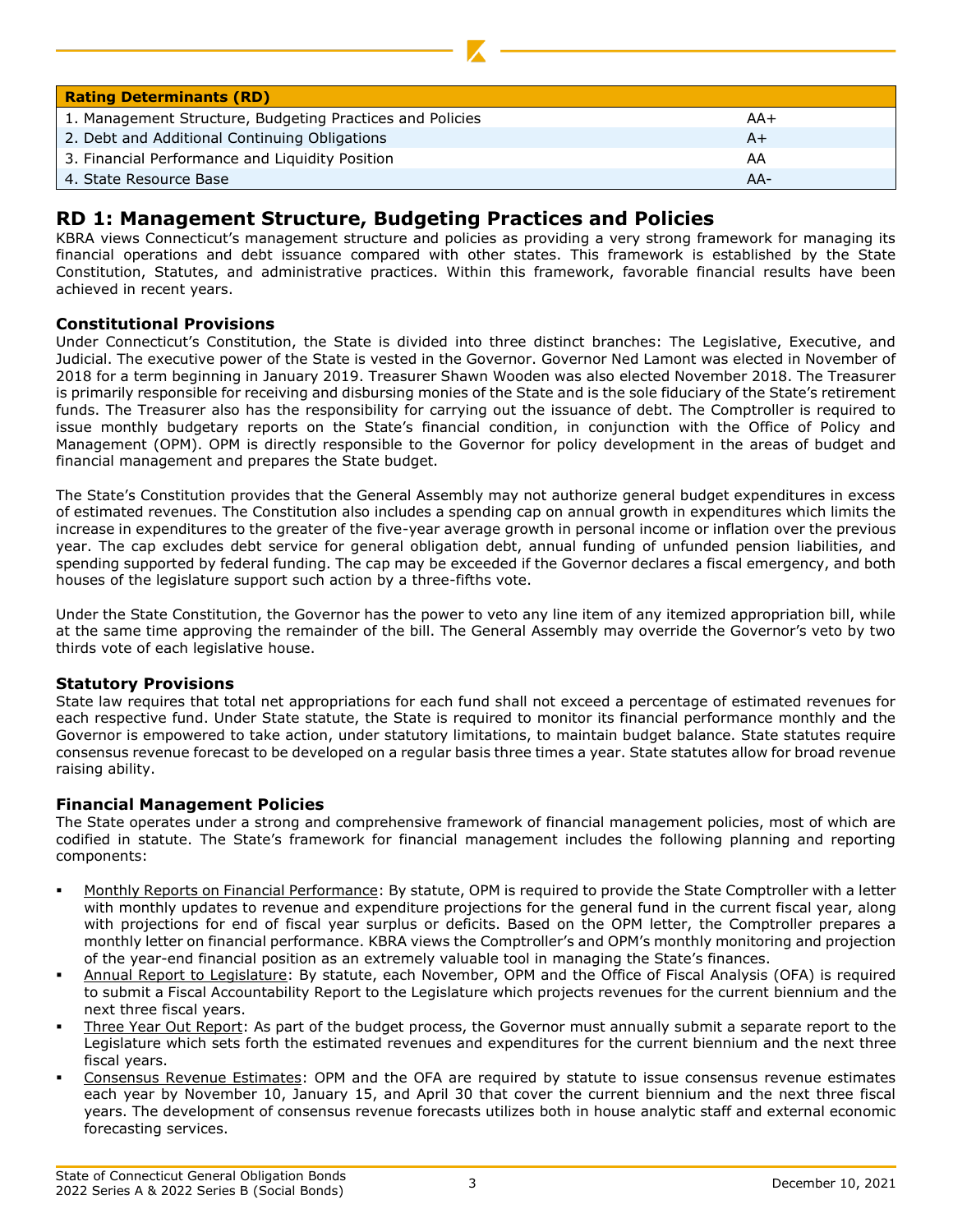The Treasurer has investment responsibility for all funds of the State and functions as the trustee of all State pension, retirement, and trust funds. The Treasurer is required to report annually on investment activities by December 31 to the Governor and the State's Investment Advisory Council.

## **State Budget Process**

The State's fiscal year begins on July 1 and ends on June 30. The Governor is required to transmit a budget document to the General Assembly in February of odd numbered years setting forth a separate budget for each of the biennium years. Under State Statute, the Governor has the ability to manage the State under Executive Order to maintain essential services in the absence of a budget.

In each even numbered year, the Governor must prepare a report (Mid Term Budget Report) on the status of the budget enacted in the previous year with any recommendations on adjustment and revisions for the coming year. If a budget surplus or deficit is projected, the Governor will recommend how the deficit will be mitigated or how the surplus will be used.

## **Ability to Adjust Expenditures and Deficit Mitigation**

Under State statute, the Governor is empowered during the fiscal year to reduce the budget allotment, or expenditure request, by up to 5.0% of any specific appropriation to an agency, except for aid to municipalities, and up to 3% of the total appropriations of any fund under certain circumstances without Legislative approval in order to maintain balanced financial operations. Beyond these limits, the General Assembly must act to reduce expenditures.

## **Budget Reserve Fund (BRF)**

State statutes dictate that unappropriated surpluses left in the general fund shall be transferred to the BRF until the fund reaches 15% of the net general fund appropriations. The Revenue Volatility Cap requires that beginning in FY 2018 estimated and final payments of the personal income tax and the pass-through entity tax in excess of a threshold, the Revenue Volatility Cap, are deposited into the BRF. The threshold for deposits adjusts under a statutory formula that was pegged to a base of \$3.15 billion for FY 2017, subsequently adjusted upwards each year by the growth rate of personal income in the state to a cap of 15% of general fund appropriations. After the BRF reaches 15% of net general fund appropriations, revenues in excess of the 15% threshold are to be applied to long term liabilities, initially pension liabilities.

## **State Debt Limit**

State statutes impose a ceiling on the amount of general fund supported debt which may be authorized by the Legislature. The limit is 1.6x net general fund tax receipts as projected by the Finance, Revenue and Bonding Committee of the General Assembly. Certain types of debt are excluded from this cap, including cash flow borrowings and emergency financings. Per the November 2021 Fiscal Accountability Report, the estimated debt incurring margin for FY 2022 is \$4.9 billion.

General obligation debt is issued under State debt statutes and specific bond authorizations. Statutes provide that the bonds will be general obligations of the State and that the full faith and credit of the State is pledged for repayment. As per the State's contract with bondholders, appropriations for principal and interest do not need legislative approval. Connecticut is not a voter initiative state.

## **Municipal Accountability Review Board (MARB)**

Statutes passed by the General Assembly as part of the FY 2018-FY 2019 budget process established a Municipal Accountability Review Board (MARB) to provide oversight and assistance to municipalities experiencing fiscal distress. The State has assumed the annual debt service obligations of the City of Hartford under this program. KBRA has added Hartford's outstanding debt to the State's aggregate outstanding debt. The State is also providing support to the City of West Haven under MARB which is expected to be short-term.

## **Bankruptcy**

Under Chapter 9 of the U.S. Bankruptcy Code, State governments are not permitted to petition courts for protection from creditors, including holders of their general obligation debt.

## **ESG Management**

KBRA typically analyzes Environmental, Social, and Governance (ESG) factors through the lens of how issuers plan for and manage relevant ESG risks and opportunities. More information on KBRA's approach to ESG risk management in public finance ratings can be found [here.](https://www.kbra.com/documents/report/56672/states-kbra-s-framework-for-incorporating-esg-risk-management-in-credit-ratings) Over the medium-term, public finance issuers will likely need to prioritize ESG risk management and disclosure with the likelihood of expansions in ESG-related regulation and rising investor focus on ESG issues.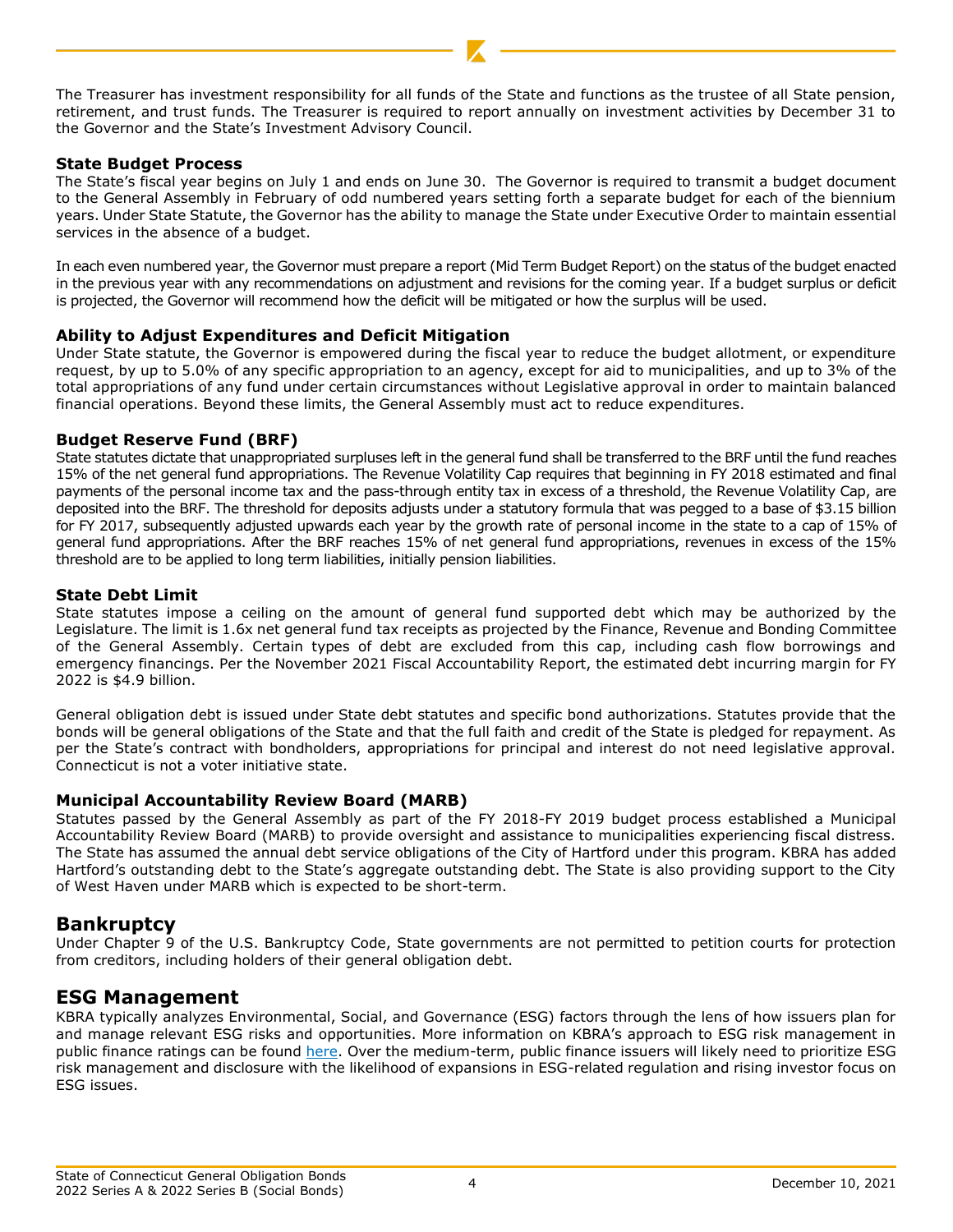# **Environmental Factors**

Connecticut has climate-related goals in place: State statute mandates 45% and 80% reductions in greenhouse gas emissions below 2001 levels by 2030 and 2050, respectively, and 10% and 25% decreases in water consumption and waste disposal, respectively, versus 2001 levels by 2030. The Connecticut Department of Energy and Environmental Protection's (DEEP) annual Greenhouse Gas Emissions Inventory, which measures progress toward these targets, noted in 2021 that data through 2018 indicated the State is lagging, particularly because of transportation emissions.

In 2019, Governor Lamont ordered the Governor's Council on Climate Change (GC3), established in 2015, to expand its portfolio to include climate change adaption and resilience, in addition to emissions mitigation. In January 2021, GC3 presented its Phase 1 Report: Near-Term Actions to the Governor, with recommendations for implementation in 2021 or early 2022. The recommendations from GC3's Financing and Funding Adaptation and Resilience working group included establishing an Environmental Infrastructure Bank, using GO bonds to finance adaptation and resilience programs, and creating a climate change and coastal resiliency reserve fund at the State Treasury.

OPM's Intergovernmental Policy and Planning Division is responsible for implementing the Connecticut Environmental Policy Act and updating (five-year recurring cycle) the State's Conservation and Development Policies Plan for Connecticut (C&D Plan), which helps guide capital investments for the development and growth in Connecticut.

Physical Climate Risk: Connecticut faces risks from sea level rise, flooding, and severe coastal storms, as most of its population lives near the coast. The State has warned that rising sea levels could bring tidal flooding, even without storms, to infrastructure such as rail lines and I-95. In 2019, the Connecticut Institute for Resilience & Climate Adaptation, a joint program of DEEP and the University of Connecticut, recommended that planning incorporate a 20 inch sea level rise by 2050, and considered subsequent increases as likely. CIRCA's work includes its Municipal Resilience Grant Program to fund local resilience projects and involvement in Resilient Connecticut, which aims to craft a longterm resilience plan for the State and is expected to include regional risk assessments.

# **Social Factors**

The State government has both long-running and new initiatives aimed at social equity. The decades-old Commission on Human Rights and Opportunities, for example, enforces civil and human rights law and regulations, including affirmative action plans at state agencies. Recent efforts include the passage of legislation declaring racism as a public health crisis and creation of a Social Equity Council that seeks to compensate neighborhoods most-affected by the "war on drugs" with revenue from the upcoming adult-use cannabis program.

Connecticut started to issue GO Social Bonds in 2021. The State designated this transaction's 2022 Series B bonds as Social Bonds because their use – financing school construction – aligns with the United Nations Sustainable Development Goals' fourth goal (quality education) and the access to essential services Social Project category within the International Capital Market Association's Social Bond Principles. The State's school construction reimbursement formula is designed to address social equity by providing higher reimbursement rates for localities that are less wealthy.

In addition, Treasurer Wooden inaugurated a "Baby Bonds" program – to be financed by GO bonds starting in FY 2023 – that will establish interest-earning accounts for newborns under the State's Husky Plan (i.e., Medicaid program). Once they reach 18 years of age and then finish a financial education program before age 30, recipients can use the funds for a home purchase, education, investing in an in-state business, and other specified purposes intended to address the racial wealth gap. Another initiative, passed by legislation in 2021, is the Community Investment Fund 2030 Program, which will authorize \$175 million of annual bond financing, starting in 2023, to fund projects in 34 communities with high poverty rates – with an eye toward economic development and infrastructure. KBRA views the criteria in the above three programs as ways in which the State prioritizes stakeholders' social preferences.

# **Governance Factors**

Cybersecurity: In late FY 2020, the state hired its first Chief Information Security Officer, evidencing an increased focus in this area. In March 2021, Governor Lamont announced a multi-year initiative intended to centralize how the Department of Administrative Services manages the state government's IT functions. Legislation (Public Act 21-119) signed by Governor Lamont in July 2021 provides an \$11 million investment for the State government's cybersecurity work.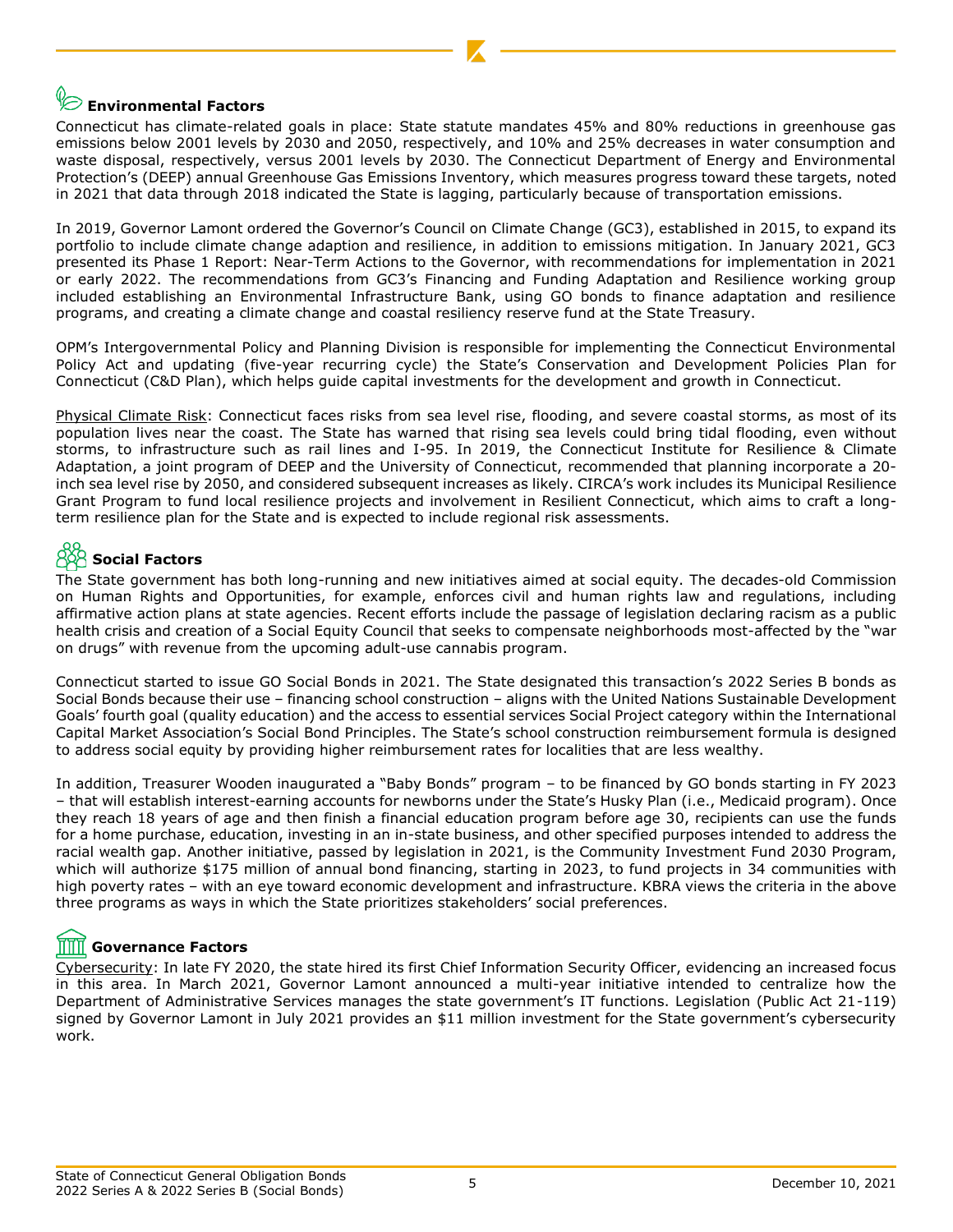# **RD 2: Debt and Additional Continuing Obligations**

## **State Tax-Supported Debt**

Connecticut's pro forma tax-supported debt burden is \$26.6 billion including \$18.7 billion in general obligation bonds, \$7.2 billion in special tax debt secured by a pledge of transportation related taxes and fees, and \$231 million in various other obligations. Also included in this figure is \$431 million in City of Hartford debt. The State has assumed Hartford's debt service payments on this debt under a Contract for Financial Assistance executed in April 2018 as part of a plan to stabilize the financially distressed city.

In comparison with other states, Connecticut's state tax-supported debt burden is high. These high debt levels result in part from the State's practice of issuing general obligation debt for certain university projects and for purposes that municipal entities and counties fund in other states, including local school construction. Connecticut has not had a county form of government since October 1960.

|                                                                                                            |          | <b>Figure 1</b> |          |          |          |                         |
|------------------------------------------------------------------------------------------------------------|----------|-----------------|----------|----------|----------|-------------------------|
| <b>Pro Forma Direct Tax-Supported Debt</b><br><b>Principal Amount Outstanding</b><br>(dollars in millions) |          |                 |          |          |          |                         |
|                                                                                                            | 2/1/2017 | 2/15/2018       | 2/1/2019 | 5/1/2020 | 2/1/2021 | 11/20/2021 <sup>1</sup> |
| General Obligation Bonds                                                                                   | \$14,091 | \$14,038        | \$15,008 | \$14,005 | \$14,629 | \$14,745                |
| General Obligation Bond Anticipation Notes                                                                 |          | 400             |          |          |          |                         |
| Pension Obligation Bonds (GO) <sup>2</sup>                                                                 | 2,351    | 2,370           | 2,368    | 2,394    | 2,411    | 2,429                   |
| UConn 2000 Bonds (GO)                                                                                      | 1,533    | 1,421           | 1,635    | 1,569    | 1,661    | 1,560                   |
| <b>Total General Obligation Debt</b>                                                                       | 17,975   | 18,228          | 19,011   | 17,968   | 18,701   | 18,734                  |
| Special Tax Obligation Bonds                                                                               | 5.042    | 5,540           | 5.958    | 5.575    | 6.102    | 7,163                   |
| Other $3$                                                                                                  | 327      | 302             | 257      | 216      | 244      | 231                     |
| State Guaranteed City of Hartford Debt                                                                     |          |                 | 516      | 488      | 494      | 431                     |
| <b>Total Direct Tax-Supported Debt</b>                                                                     | 23,343   | 24,071          | 25,741   | 24,246   | 25,540   | 26,559                  |
| Source: POS and historic GO Official Statements.                                                           |          |                 |          |          |          |                         |

 $1$ General Obligation Bond balance adjusted to include \$800 million in currently offered new money bonds.

<sup>2</sup> Includes accreted value of capital appreciation bonds.

<sup>3</sup> Includes lease financing, tax increment financings, CHFA Supportive Housing Bonds and CHFA Emergency Mortgage Assistance

Connecticut's state tax-supported debt burden is high relative to population, personal income and GSP, ranking among the very highest in the country by all three metrics. The State's debt burden compares more favorably however when analyzed on the basis of aggregate state and local borrowings. By this more inclusive measure, the State's debt burden falls to the top 20% of states compared to personal income and to GSP.

| <b>Figure 2</b><br>Debt Ratios <sup>1</sup><br>(in dollars)<br>Average of<br>Connecticut<br>U.S. States<br><b>States</b><br>Tax-Supported Debt:<br>Per Capita<br>\$7,383<br>Highest 5%<br>\$1,645<br>as a % of Personal Income<br>Highest 10%<br>9.5%<br>2.8%<br>Highest 5%<br>9.6%<br>as a % of GSP<br>2.7%<br>Aggregate State and Local Debt:<br>Per Capita<br>\$15,034<br>\$9,656<br>Highest 5%<br>as a % of Personal Income<br>Highest 20%<br>19.8%<br>17.2% |       |       |                                         |
|------------------------------------------------------------------------------------------------------------------------------------------------------------------------------------------------------------------------------------------------------------------------------------------------------------------------------------------------------------------------------------------------------------------------------------------------------------------|-------|-------|-----------------------------------------|
|                                                                                                                                                                                                                                                                                                                                                                                                                                                                  |       |       |                                         |
|                                                                                                                                                                                                                                                                                                                                                                                                                                                                  |       |       | <b>Connecticut Rank</b><br>Among the 50 |
|                                                                                                                                                                                                                                                                                                                                                                                                                                                                  |       |       |                                         |
|                                                                                                                                                                                                                                                                                                                                                                                                                                                                  |       |       |                                         |
|                                                                                                                                                                                                                                                                                                                                                                                                                                                                  |       |       |                                         |
|                                                                                                                                                                                                                                                                                                                                                                                                                                                                  |       |       |                                         |
|                                                                                                                                                                                                                                                                                                                                                                                                                                                                  |       |       |                                         |
|                                                                                                                                                                                                                                                                                                                                                                                                                                                                  |       |       |                                         |
|                                                                                                                                                                                                                                                                                                                                                                                                                                                                  |       |       |                                         |
| as a % of GSP                                                                                                                                                                                                                                                                                                                                                                                                                                                    | 18.6% | 14.8% | Highest 10%                             |
| Course: U.S. Consus Russou, U.S. Russou of Economic Activity Crodit Scope, and Annual Disclasures                                                                                                                                                                                                                                                                                                                                                                |       |       |                                         |

*Source: U.S. Census Bureau, U.S. Bureau of Economic Activity, Credit Scope, and Annual Disclosures.* 1 Includes currently offered bonds.

Connecticut has a relatively small and declining level of exposure to variable rate debt; hence these types of transactions do not pose a significant risk to the State's liquidity position. As of December 1, 2021, the State has \$710 million in variable rate general obligation bonds, which represents approximately 4.2% of outstanding long-term general obligation debt. The State is not party to any interest rate derivatives with respect to its outstanding general obligation debt.

## **Debt Amortization**

Connecticut's debt amortization parameters are conservative, with general obligation debt generally required to be amortized over 20 years on a level principal basis, which generates a declining debt service schedule. The rate of amortization of direct general obligation debt is above average with 76% of principal retired over the next 10 years. In FY 2020, general obligation bond debt service represented 9.7% of total governmental expenditures (on a GAAP basis).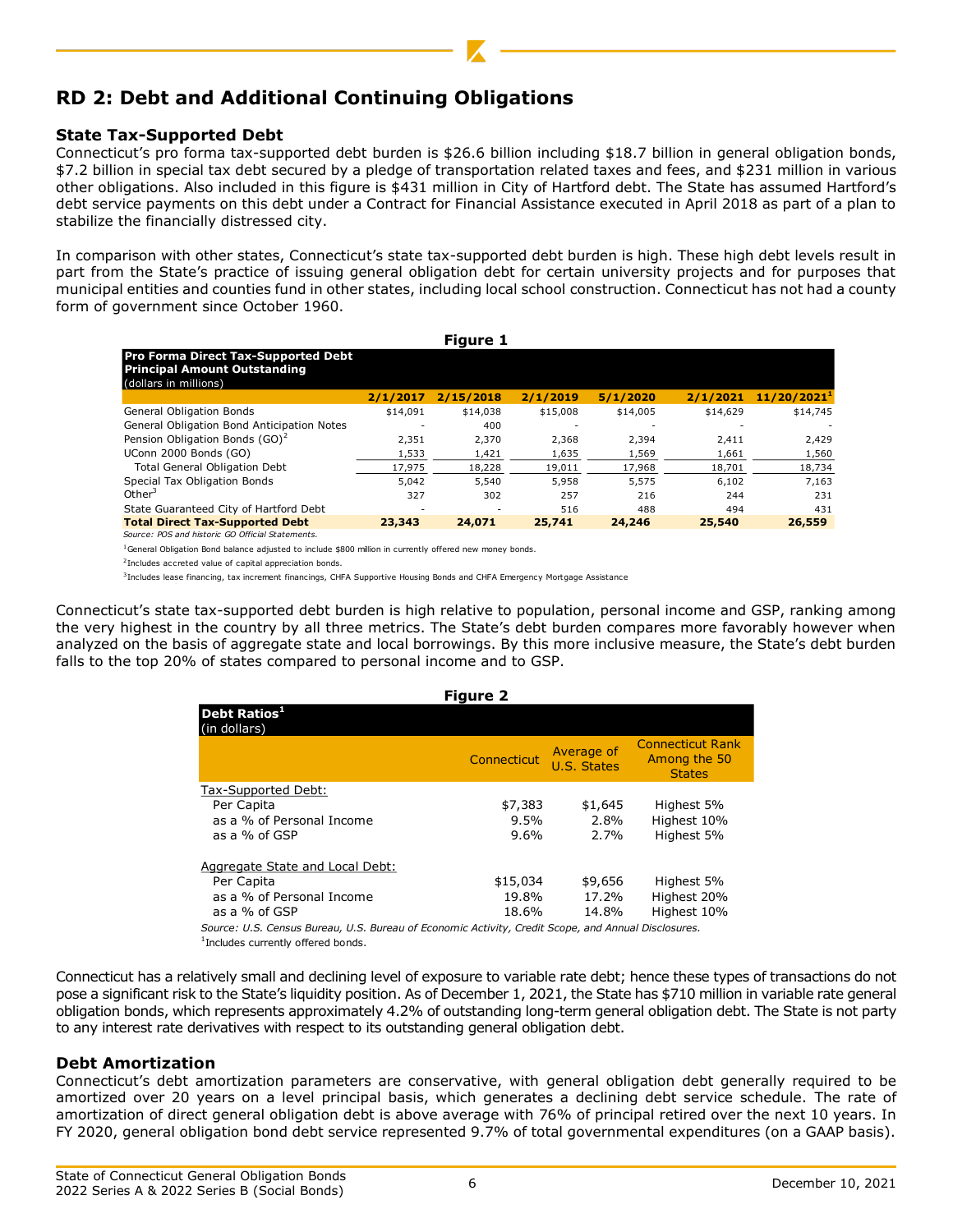## **Capital Improvement Plan**

The State's general obligation bond allocations for capital projects declined from \$2.7 billion in 2016 to \$1.4 billion in CY 2021. The FY 2022 budget authorizations are \$2.0 billion for GO and \$837 million for STO bonds. FY 2023 bond authorizations are \$1.9 billion for GO and \$930 million for STO bonds.

## **State of Connecticut Retirement Systems**

Connecticut administers two major pension plans: the State Employees' Retirement System (SERS) and the State Teachers' Retirement System (TRS). It also administers the much smaller Judicial Retirement System (JRS). The State's level of funding for its pension plans remains among the lowest for US states. The actuarial funded ratio for SERS is 38.5% (June 30, 2020) and for TRS is 51.3% (June 30, 2020). The State has contributed to these funds at the full Actuarially Determined Employer Contribution (ADEC) in recent years, but funding progress has lagged as realized investment returns have not reached actuarial assumptions.

#### *State Employees' Retirement System (SERS)*

SERS is a single-employer defined benefit pension plan that provides retirement, disability, and death benefits to plan members and their beneficiaries. Employees also contribute.

On July 31, 2017, the General Assembly approved an agreement between the State and State Employee Bargaining Agent Coalition (SEBAC) which made substantial changes to pension and healthcare benefits for employees and retirees, including a three-year wage freeze, increased employee pension contributions for existing SERS members, a reduced COLA formula and a change in timing for post-2022 retirees, revisions to the healthcare design plan, and cost sharing for current employees. The State also agreed to extend the expiration date of the existing agreement with SEBAC on pension and healthcare from 2022 to 2027.

#### *Teacher's Retirement System (TRS)*

TRS is a single-employer defined benefit pension plan administered by the Teachers' Retirement Board for teachers, principals and other education supervisors employed in public school districts. Connecticut pays the entire actuarially determined employer contribution (ADEC) on behalf of participating school districts and public universities. The teachers also contribute.

| Figure 3                                                                                                                         |             |            |              |
|----------------------------------------------------------------------------------------------------------------------------------|-------------|------------|--------------|
| Pension Funded Status and Actuarially Determined Employer Contribution Requirements<br>as of June 30, 2020 (dollars in millions) |             |            |              |
|                                                                                                                                  | <b>SERS</b> | <b>TRS</b> | <b>Total</b> |
| Market Value of Assets                                                                                                           | \$13,311    | \$18,286   | \$31,598     |
| <b>Actuarial Value of Assets</b>                                                                                                 | 14,243      | 19,055     | 33,298       |
| Actuarial Accrued Liability                                                                                                      | 36,971      | 37,128     | 74,099       |
| Unfunded Actuarial Accrued Liability                                                                                             | 22,728      | 18,073     | 40,801       |
| Funded Ratio (based on the actuarial value of assets)                                                                            | 38.5%       | 51.3%      | 44.9%        |
| Funded Ratio (based on the market value of assets)                                                                               | 36.0%       | 49.3%      | 42.6%        |
| <b>FY 2020 Actuarially Determined Employer Contribution (ADEC)</b>                                                               | 1,616       | 1,209      | 2,825        |
| % of ADEC Contributed                                                                                                            | 100%        | 100%       |              |
| <b>FY 2021 ADEC</b>                                                                                                              | 1,807       | 1,250      | 3,057        |
| <b>FY 2022 ADEC</b>                                                                                                              | 1,983       | 1,444      | 3,427        |
| <b>FY 2023 ADEC</b>                                                                                                              | 2,150       | 1,578      | 3,728        |
| <b>FY 2024 ADEC</b>                                                                                                              | 2,175       | 1,741      | 3,915        |
| <b>FY 2025 ADEC</b>                                                                                                              | 2,209       | 1,848      | 4,058        |
| Source: POS                                                                                                                      |             |            |              |

## **Net Pension Liability**

The State's net pension liability (NPL), based on GASB 67 reporting requirements, represents a combined liability for all of the State pension funds: SERS, TRS and JRS. The NPL uses the total actuarial pension liability based upon the entry age normal actuarial method for consistency. From this amount, the market value of invested pension fund assets is deducted and the balance is the NPL.

The combined NPL is \$42.8 billion as of June 30, 2020 based on the latest SERS and TRS valuations provided in the POS and June 30, 2019 JRS valuation data from the FY 2020 CAFR. This NPL ranks among the highest in the country when compared to population, personal income, and GSP. In FY 2020, the State's combined contribution toward pensions was \$2.85 billion including \$1.62 billion to SERS, \$1.21 billion to TRS, and \$27 million to JRS. This total contribution was equivalent to 9.1% of FY 2020 total governmental expenditures.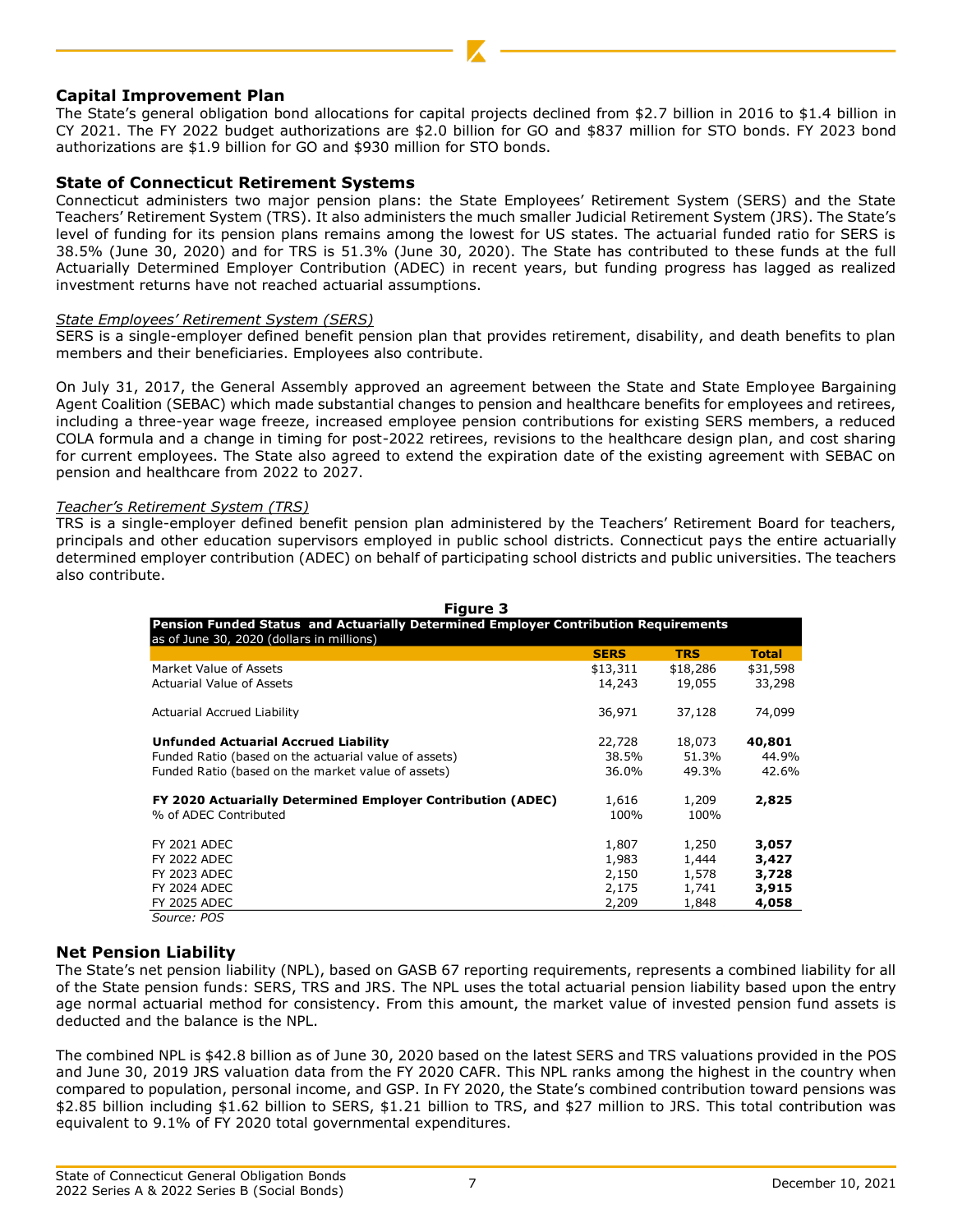

| <b>Net Pension Liability (NPL) Ratios</b><br>(in dollars)                                           | Connecticut | Average of<br>U.S. States | <b>Connecticut Rank</b><br>Among the 50<br><b>States</b> |
|-----------------------------------------------------------------------------------------------------|-------------|---------------------------|----------------------------------------------------------|
| Net Pension Liability:                                                                              |             |                           |                                                          |
| Per Capita                                                                                          | \$11,871    | \$1,980                   | Highest 5%                                               |
| as a % of Personal Income                                                                           | 15.3%       | 3.3%                      | Highest 10%                                              |
| as a % of GSP                                                                                       | 15.5%       | 3.2%                      | Highest 10%                                              |
| Source: U.S. Census Bureau, U.S. Bureau of Economic Activity, Credit Scope, and Annual Disclosures. |             |                           |                                                          |

The State has fully funded the ADEC for the SERS plan since 2012 and on the TRS plan since 2006, but the funded status of the two plans has eroded in part because actual investment returns have lagged assumptions. The assumed annual investment rate of return was reduced gradually from 8.5% in 2010 to 6.9% in 2016. This revised assumption is more realistic in KBRA's view and has contributed to a trend of significant growth in annual contribution requirements. The revised return assumptions assume that investment returns will provide a smaller portion of the cashflows needed to maintain the plans, resulting in increased State contributions.

Statute requires that year-end General Fund surpluses and volatility cap deposits be directed to the State's BRF. Amounts in the BRF exceeding 15% of the current year's budget are required to be directed to pay down the State's long-term liabilities. This mechanism resulted in pension contributions exceeding the ADEC totaling \$62 million for FY 2020 and \$1.6 billion for FY 2021, with the later payment increasing the annual contribution to 153% of the ADEC. These contributions in excess of the ADEC mark one more tangible step forward in what will need to be a deliberate long-term focus on restoring the State's pensions to sound actuarial footing with consistent and sustainable funding requirements.

| <b>Figure 5</b>                                                                 |                          |         |         |         |         |                       |                       |  |  |  |  |  |
|---------------------------------------------------------------------------------|--------------------------|---------|---------|---------|---------|-----------------------|-----------------------|--|--|--|--|--|
| <b>State Contributions to SERS and TRS</b><br>FYE June 30 (dollars in millions) |                          |         |         |         |         |                       |                       |  |  |  |  |  |
|                                                                                 | 2017                     | 2018    | 2019    | 2020    | 2021    | 2022<br><b>Budget</b> | 2023<br><b>Budget</b> |  |  |  |  |  |
| Actuarially Determined Employer Contribution                                    | \$2,581                  | \$2.714 | \$2,867 | \$2,825 | \$3,057 | \$3,427               | \$3,728               |  |  |  |  |  |
| Additional Contributions <sup>1</sup>                                           | $\overline{\phantom{0}}$ |         |         | 62      | 1,624   |                       |                       |  |  |  |  |  |
| <b>Total Contributions</b>                                                      | 2,581                    | 2,714   | 2,867   | 2,887   | 4,681   | 3,427                 | 3,728                 |  |  |  |  |  |
| Total Contributions as a % of ADEC                                              | 100%                     | 100%    | 100%    | 102%    | 153%    | 100%                  | 100%                  |  |  |  |  |  |
| Source: State of Connecticut                                                    |                          |         |         |         |         |                       |                       |  |  |  |  |  |

<sup>1</sup>Additional contributions beyond the ADEC are not budgeted for the current biennium, but surplus General Fund amounts and volatility cap deposits that would otherwise push the Budget Reserve Fund balance above the statutory cap, designated at 15% budgeted expenditures, may be available for this purpose.

## **Other Post-Employment Benefits (OPEB)**

Connecticut provides healthcare and life insurance benefits to eligible state employees. The State funds the benefit costs on a pay as you go basis, as do most states, through a transfer from the general fund to its OPEB trust fund. Beginning in 2009, new hires had OPEB trust contribution requirements. The most recent SEBAC contract requires employee trust contributions of 3% of salary for 15 years for employees hired on or after July 1, 2017. In FY 2020, the State's contribution to retiree healthcare and life insurance costs was \$896 million, which represents 2.9% of FY 2020 total governmental expenditures.

## **Total Fixed Costs**

Total FY 2020 fixed costs, including debt service, pension contributions and pay-as-you-go OPEB costs, represented 21.7% of total governmental expenditures.

# **RD 3: Financial Performance and Liquidity Position**

The State's financial position improved markedly in recent years as favorable revenue performance and spending discipline supported surpluses which were used to restore the balance of the State's budget reserve fund (the BRF), from 1.1% of appropriations at FYE 2017 to the statutory limit of 15% of appropriations at FYE 2020 and FYE 2021. As required by statute, personal income tax and pass-through entity tax receipts above a designated threshold as well as excess surplus funds available at year-end are to be applied to the BRF up to the 15% funding cap, after which funds are to be directed to pay long-term liabilities. Per this mechanism \$62 million in excess funds from FY 2020 operations was directed toward supplemental pension contributions above the ADEC in early FY 2021. Based on OPM estimates, an additional \$1.6 billion in excess funds from FY 2021 operations will be applied in a similar manner toward pensions in the first half of the current 2022 fiscal year.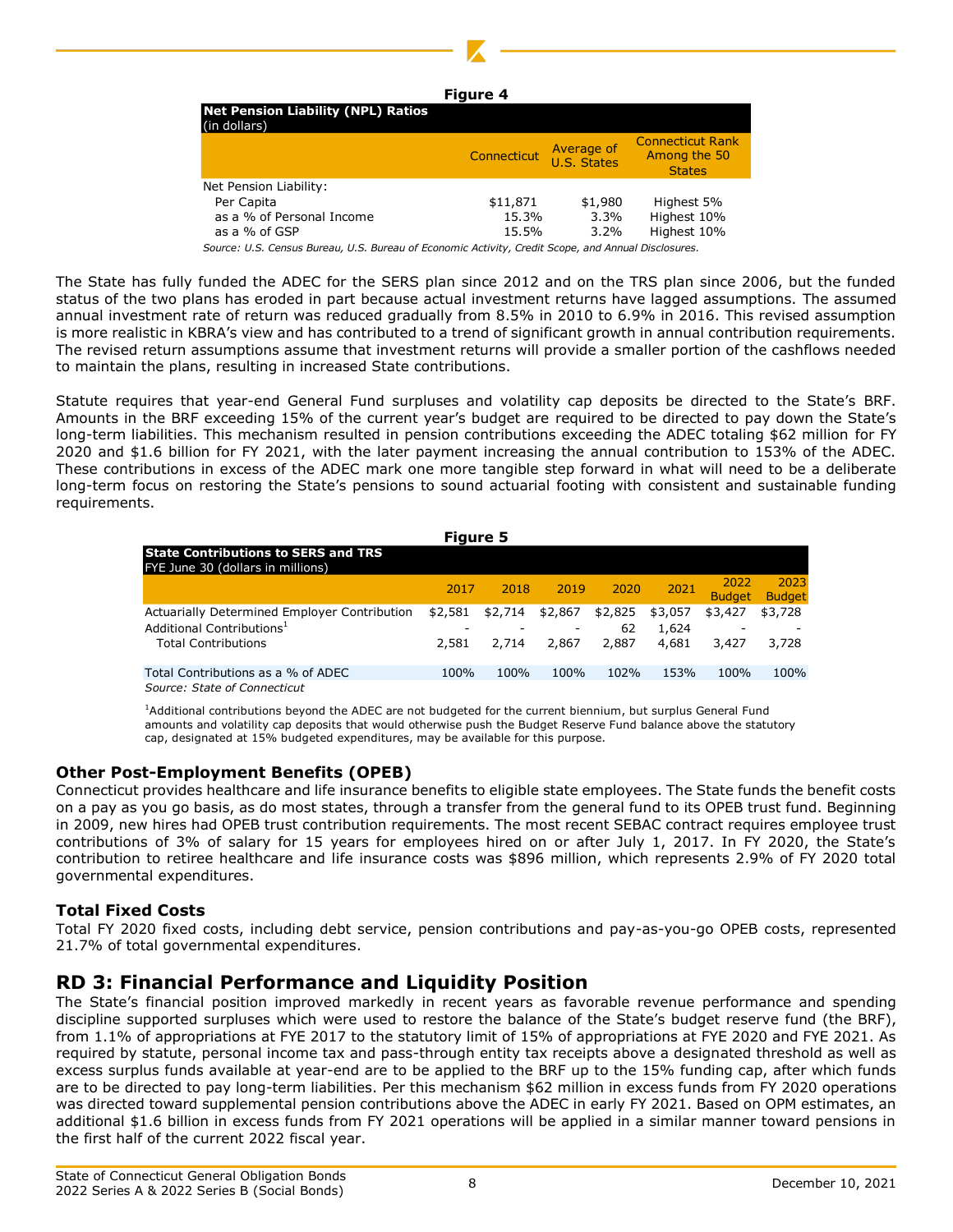#### **Application of CARES and ARPA Funds**

Connecticut, like other States, received extraordinary federal funding following onset of the COVID-19 pandemic in March 2020. The State received \$1.382 billion in CARES Act funds in 2020. Such funds were accounted for outside of the general fund and were utilized as follows: 16.6% for testing and active clinical monitoring; 14.4% to cover pandemicrelated State operating expenses, and; 11.9% for public school reopening costs, among other uses.

The State was additionally allocated \$2.812 billion in ARPA funds toward the end of FY 2021. Unlike CARES Act funds, the majority of ARPA funds flow through the general fund. Of this amount, \$1.216 billion is budgeted to be spent in 2022, including \$560 million which will flow through the general fund. An additional \$1.344 billion is budgeted to be spent in FY 2023 of which \$1.119 will flow through the general fund. A remaining \$233 million remains unallocated.

#### **FY 2021 Operating Results**

Gross general fund revenues increased 10.4% YoY to \$21.8 billion in FY 2021 as concerns that pandemic-related headwinds might weigh heavily on economically sensitive revenues did not come to fruition, thanks in part to substantial federal monetary and fiscal stimulus. Personal income and pass-through entity tax proceeds exceeded the revenue volatility cap by \$1.24 billion, with this excess directed to the BRF resulting in general fund revenues available for appropriation of \$20.5 billion, an increase of 7.0% YoY. Current year appropriations increased by a modest 1.3% YoY to \$19.4 billion. Adding to that the carry forward of \$139 million in prior year appropriations less \$758 million in current year appropriations carried forward to subsequent years resulted in a general fund operating surplus of \$481 million.

The \$1.24 billion volatility cap deposit plus the \$481 million surplus resulted in \$1.7 billion in funds available for deposit to the BRF, which together with a beginning BRF balance of \$3.0 billion resulted in an ending BRF balance of \$4.7 billion, or 22.8% of budgeted FY 2022 appropriations. As required by statute, the State plans to transfer amounts exceeding the BRF cap at 15% of appropriations toward long-term liabilities in the first half of FY 2022. The State plans to direct this amount, estimated at \$1.6 billion, toward pension contributions to SERS and TRS. The contribution will be in addition to the \$3.1 billion dollars already appropriated in satisfaction of the full ADEC for the State's pension obligations, for a total contribution of \$4.7 billion, or 153% of the ADEC.

| <b>General Fund Summary Operations</b>                            |           |           |              |                          |           |               |                |                          |                |  |  |  |
|-------------------------------------------------------------------|-----------|-----------|--------------|--------------------------|-----------|---------------|----------------|--------------------------|----------------|--|--|--|
| Budgetary Modified Cash Basis (FYE June 30) (dollars in millions) |           |           |              |                          |           |               |                |                          |                |  |  |  |
|                                                                   | 2017      | 2018      | 2019<br>2020 | 2021                     | 2022      |               | 2023           |                          |                |  |  |  |
|                                                                   |           |           |              |                          |           | <b>Budget</b> | <b>Nov Est</b> | <b>Budget</b>            | <b>Nov Est</b> |  |  |  |
| Revenues                                                          | 17,703    | 19,670    | 20,600       | 19,724                   | 21,773    | 20,251        | 21,958         | 20,342                   | 21,652         |  |  |  |
| Plus BRF Draws                                                    | 23        | 483       | -            | $\overline{\phantom{0}}$ |           |               |                | ۰                        |                |  |  |  |
| Less Volatility Cap Deposits to BRF                               |           | (1, 471)  | (950)        | (530)                    | (1,241)   |               | (969)          | $\overline{\phantom{a}}$ | (780)          |  |  |  |
| Application of ARPA Funds                                         |           |           |              |                          |           | 560           | 560            | 1,195                    | 1,195          |  |  |  |
| Revenues Available for Appropriation                              | 17,726    | 18,681    | 19,650       | 19,194                   | 20,531    | 20,811        | 21,549         | 21,537                   | 22,067         |  |  |  |
| Appropriations (Net Miscellaneous Adjustments)                    | (17, 763) | (18, 611) | (19, 249)    | (19, 189)                | (19, 431) | (20, 746)     | (20, 654)      | (21, 534)                | (21, 534)      |  |  |  |
| Miscellaneous Adjustments                                         |           |           | (0)          | 8                        | (0)       |               |                |                          |                |  |  |  |
| Prior Year Appropriations Continued into Current FY               | 97        | 60        | 134          | 165                      | 139       |               |                | $\overline{\phantom{0}}$ |                |  |  |  |
| Current Year Appropriations Continued into Subsequent FY          | (60)      | (134)     | (165)        | (139)                    | (758)     |               |                |                          |                |  |  |  |
| Operating Surplus (Deficit) <sup>1</sup>                          |           |           | 371          | 39                       | 481       | 65            | 895            | 3                        | 532            |  |  |  |
|                                                                   |           |           |              |                          |           |               |                |                          |                |  |  |  |
| Year End Surplus Transfer to BRF <sup>1</sup>                     |           |           | (371)        | (39)                     | (481)     |               |                |                          |                |  |  |  |
| <b>Unappropriated Surplus (Deficit)</b>                           |           |           |              |                          |           |               |                |                          |                |  |  |  |

**Figure 6**

*Source: Annual Financial Reports of the State Comptroller, OPM Letter Dated November 10, 2021, and POS*

1As required by statute, the FY 2021 unappropriated surplus of \$481 million will be transferred to the BRF once the audit of FY 2021 operations and the General Fund

| <b>Figure 7</b>                                                                                                    |      |         |       |       |         |                                 |                                 |  |  |  |  |  |
|--------------------------------------------------------------------------------------------------------------------|------|---------|-------|-------|---------|---------------------------------|---------------------------------|--|--|--|--|--|
| <b>Budget Reserve Fund Summary Operations</b><br>Budgetary Modified Cash Basis (FYE June 30) (dollars in millions) |      |         |       |       |         |                                 |                                 |  |  |  |  |  |
|                                                                                                                    | 2017 | 2018    | 2019  | 2020  | 2021    | 2022                            | 2023                            |  |  |  |  |  |
|                                                                                                                    |      |         |       |       |         | <b>Nov Est</b><br><b>Budget</b> | <b>Budget</b><br><b>Nov Est</b> |  |  |  |  |  |
| Beginning BRF Balance                                                                                              | 236  | 213     | 1,185 | 2,506 | 3,013   | 3,112                           | 3,230                           |  |  |  |  |  |
| Transfers to General Fund                                                                                          | (23) | (483)   |       |       |         |                                 |                                 |  |  |  |  |  |
| Transfers from General Fund (Outside of Volatility Cap)                                                            |      |         | 371   | 39    | 481     | 895                             | 532                             |  |  |  |  |  |
| <b>Volatility Cap Deposit</b>                                                                                      |      | 1,471   | 950   | 530   | 1,241   | 969                             | 780                             |  |  |  |  |  |
| <b>Ending BRF Balance Before Statutory</b>                                                                         | 213  | 1,201   | 2,506 | 3,074 | 4,735   | 4,976                           | 4,543                           |  |  |  |  |  |
| <b>Post-Close Transfers to SERS/TRS</b>                                                                            |      |         |       |       |         |                                 |                                 |  |  |  |  |  |
| as a % of Subsequent Year Appropriations                                                                           | 1.1% | 6.1%    | 13.1% | 15.0% | 22.8%   | 23.1%                           | 22.1%                           |  |  |  |  |  |
| Statutory Transfer to SERF and TRS Following Year End                                                              |      | (16)    |       | (62)  | (1,623) | (1,745)                         | (1, 458)                        |  |  |  |  |  |
| <b>Ending BRF Balance After Statutory</b><br><b>Post-Close Transfer to SERS/TRS</b>                                | 213  | 1,185   | 2,506 | 3,013 | 3,112   | 3,230                           | 3,085                           |  |  |  |  |  |
| as a % of Operating Expenditures                                                                                   | 1.1% | $6.0\%$ | 13.1% | 15.0% | 15.0%   | 15.0%                           | 15.0%                           |  |  |  |  |  |

*Source: Annual Financial Reports of the State Comptroller, OPM Letter Dated November 10, 2021, and POS*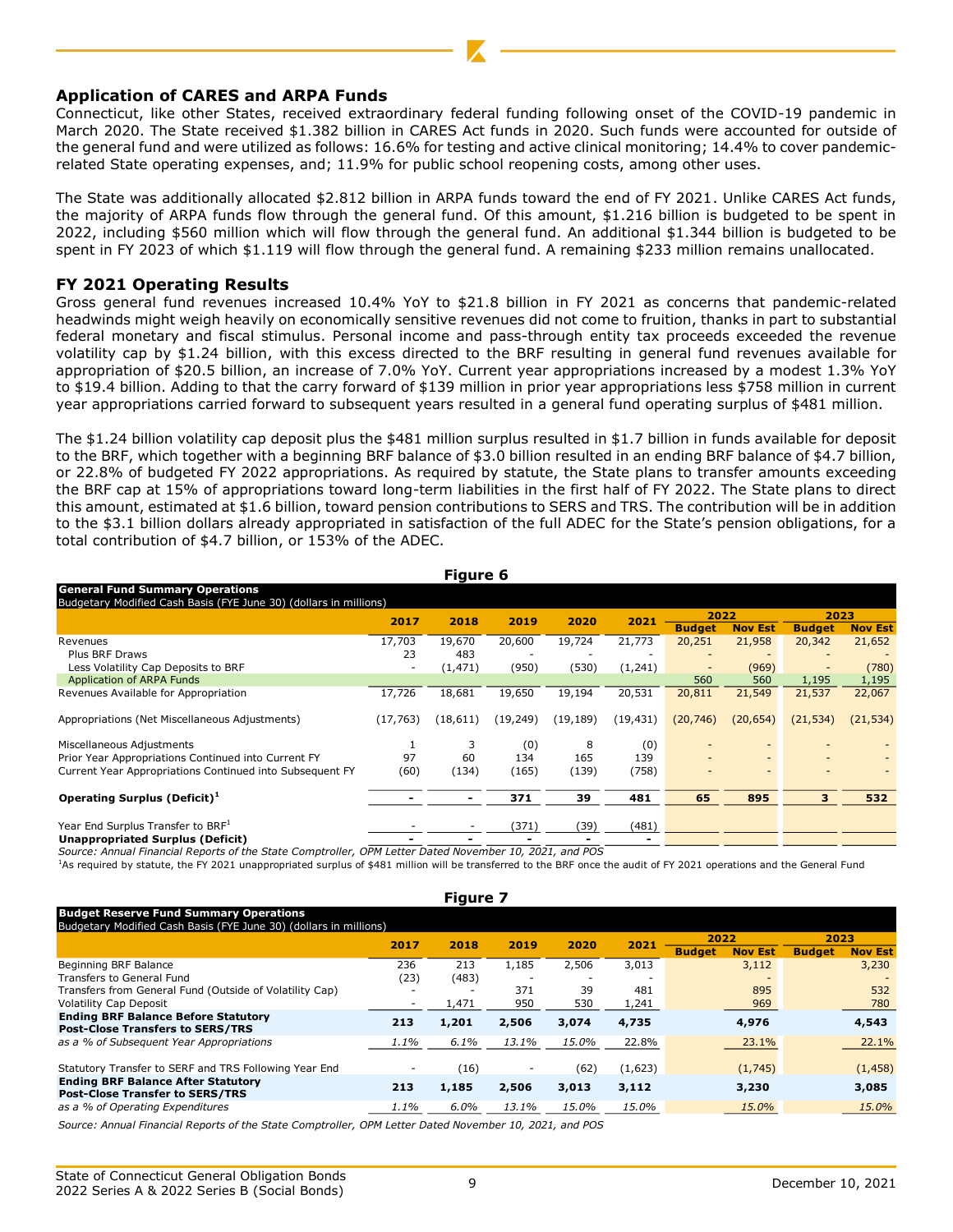## **Biennium Budget for FY 2022 to FY 2023**

The State enacted a new biennium budget in June 2021 which addressed baseline operating shortfalls in the general fund totaling \$1.9 billion for FY 2022 and \$2.4 billion for FY 2023. The \$1.9 billion FY 2022 gap was closed primarily with a \$587 million upward revision in consensus revenues, \$168 million in expenditure reductions and planned application of \$560 million in ARPA funds. The \$2.4 billion FY 2023 gap was closed primarily with a \$330 million upward revision in consensus revenues, \$222 million in expenditure reductions, and planned application of \$1.2 billion in ARPA funds.

Revised estimates from the Comptroller as of November 2021 reflect a further improved revenue picture, with revenues now expected to come in \$528 million (2.5%) higher in FY 2022 and \$257 million (1.1% higher) in FY 2023. Based on these projections, \$969 million in proceeds from the volatility cap plus \$895 million in year end surplus funds would be available for deposit to the BRF following close of the fiscal year. Because the BRF is already funded to the statutory cap, this excess would be available to support another very sizable contribution of around \$1.7 to pensions in excess of the ADEC.

## **Projected Revenue Update**

Updated revenue projections from OPM's November 10 letter indicate further upward revisions to anticipated revenues above the adopted budget totaling \$528 million (2.5%) for FY 2022 and \$257 million (1.2%) for FY 2023. The latest revenue estimates assume the following:

- Personal income tax and pass-through entity tax collections are projected to decline 0.4% in FY 2022 to \$11.8 billion but grow 1.9% in FY 2023 to \$12.1 billion.
- Sales and use tax collections, which increased 11.0% YOY in FY 2021, are projected to decline 7.6% YoY in FY 2022 to \$4.4 billion and increase 0.3% in FY 2023. Retail sales have trended unusually high following the initial months of the pandemic and KBRA views the projected decline as reflecting a conservative assumption that collections may revert closer to the pre-pandemic level as fiscal and monetary stimulus fade.
- Corporate income tax collections are projected to decline 3.3% in FY 2022 to \$1.1 billion and decline 0.1% in FY 2023.

**Figure 8**

|                                                                                                                               |        |                  |             |               |               | .                   |                 |                |              |                          |              |                             |                          |              |                |
|-------------------------------------------------------------------------------------------------------------------------------|--------|------------------|-------------|---------------|---------------|---------------------|-----------------|----------------|--------------|--------------------------|--------------|-----------------------------|--------------------------|--------------|----------------|
| <b>General Fund Revenues and Expenditures</b><br>Budgetary Modified Cash Basis (FYE June 30) (dollars in millions)            |        |                  |             |               |               |                     |                 |                |              |                          |              |                             |                          |              |                |
|                                                                                                                               |        |                  |             |               | <b>Actual</b> |                     |                 |                |              |                          |              | <b>Budget and Projected</b> |                          |              |                |
|                                                                                                                               |        |                  |             |               |               |                     |                 |                |              |                          | 2022         |                             |                          | 2023         |                |
|                                                                                                                               | 2017   | A YOY<br>(%)     | 2018        | A YOY<br>(%)  | 2019          | A YOY<br>(9/6)      | 2020            | A YOY<br>(%)   | 2021         | Adopted<br><b>Budget</b> | $\Delta$ (%) | Est 11/2021                 | Adopted<br><b>Budget</b> | $\Delta$ (%) | Est 11/2021    |
| <b>Revenues</b>                                                                                                               |        |                  |             |               |               |                     |                 |                |              |                          |              |                             |                          |              |                |
| Personal Income Tax                                                                                                           | 8,989  | 19.8%            | 10,770      | $-10.5%$      | 9,640         | $-2.5%$             | 9,398           | 10.0%          | 10,340       | 10,361                   | 0.0%         | 10,361                      | 10,522                   | $-0.1%$      | 10,507         |
| Pass-through Entity Tax                                                                                                       |        |                  |             |               | 1,172         | 6.0%                | 1,242           | 24.8%          | 1,550        | 1,486                    | 0.0%         | 1,486                       | 1,568                    | 0.0%         | 1,568          |
| Less: Volatility Cap Deposit                                                                                                  |        |                  | (1, 471)    |               | (950)         |                     | (530)           |                | (1, 241)     | (969)                    |              | (969)                       | (978)                    |              | (780)          |
| Net PIT and Pass-Through Entity Tax                                                                                           | 8,989  | 3.5%             | 9,299       | 6.1%          | 9,862         | 2.5%                | 10,109          | 5.3%           | 10,649       | 10,878                   | 0.0%         | 10,878                      | 11,112                   | 1.6%         | 11,295         |
| Federal Grants (excl. ARPA)                                                                                                   | 1,325  | $-13.7%$         | 1,143       | 82.3%         | 2,084         | $-13.8%$            | 1,797           | $-16.7%$       | 1,496        | 1,852                    | 20.6%        | 2,233                       | 1,629                    | 6.8%         | 1,739          |
| Application of ARPA Funds                                                                                                     | 4,192  |                  | 4,202       |               | 4,338         |                     | 4,318           |                | 4,793        | 560<br>4,275             |              | 560                         | 1,195                    |              | 1,195<br>4,442 |
| Sales and Use Tax<br>Corporate Income Tax                                                                                     | 1,038  | 0.2%<br>$-11.3%$ | 921         | 3.2%<br>15.2% | 1,061         | $-0.5%$<br>$-11.9%$ | 934             | 11.0%<br>23.4% |              |                          | 3.6%         | 4,430                       | 4,297                    | 3.4%         |                |
| Excise Taxes (Alcohol and Cigarettes)                                                                                         | 445    | $-1.1%$          | 440         | $-4.2%$       | 421           | $-0.4%$             | 419             | 2.6%           | 1,153<br>430 | 1,116<br>400             | 0.0%<br>0.3% | 1,116<br>401                | 1,114<br>383             | 0.0%<br>0.7% | 1,114<br>385   |
| <b>Indian Gaming Payments</b>                                                                                                 | 270    | 1.1%             | 273         | $-6.6%$       | 255           | $-35.6%$            | 164             | 39.4%          | 229          | 246                      | 0.0%         | 246                         | 252                      | 0.0%         | 252            |
| Statutory Transfers from Other Funds                                                                                          | 118    | $-7.3%$          | 110         | 0.0%          | 110           | 24.0%               | 136             | $-15.8%$       | 115          | 126                      | 0.0%         | 126                         | 122                      | 0.0%         | 122            |
| Other                                                                                                                         | 1,326  | 36.6%            | 1,811       | $-16.2%$      | 1,519         | $-48.3%$            | 785             | 112.3%         | 1.667        | 1,568                    | $-0.6%$      | 1,559                       | 1,706                    | $-10.7%$     | 1,523          |
| <b>Total Revenues</b>                                                                                                         | 17,703 |                  | 2.8% 18,199 |               | 8.0% 19,650   |                     | $-2.3\%$ 19,194 |                | 7.0% 20,531  | 21,021                   | 2.5%         | 21,549                      | 21,810                   | 1.2%         | 22,067         |
| <b>Expenditures</b>                                                                                                           |        |                  |             |               |               |                     |                 |                |              |                          |              |                             |                          |              |                |
| General Government                                                                                                            | 585    | 10.7%            | 648         | 0.8%          | 653           | $-2.8%$             | 635             | 1.8%           | 646          |                          |              |                             |                          |              |                |
| <b>Public Safety</b>                                                                                                          | 274    | $-5.3%$          | 260         | 4.7%          | 272           | 3.2%                | 281             | 1.3%           | 284          |                          |              |                             |                          |              |                |
| Conservation and Development                                                                                                  | 181    | 0.0%             | 181         | $-6.2%$       | 170           | 0.9%                | 172             | 10.4%          | 189          |                          |              |                             |                          |              |                |
| <b>Health and Hospitals</b>                                                                                                   | 1,190  | $-2.2%$          | 1,163       | 2.6%          | 1,194         | 0.7%                | 1,203           | 3.4%           | 1,244        |                          |              |                             |                          |              |                |
| <b>Human Services</b>                                                                                                         | 3,625  | 18.4%            | 4,292       | 0.5%          | 4,312         | 1.0%                | 4,357           | $-2.3%$        | 4,258        |                          |              |                             |                          |              |                |
| Education, Libraries and Museums                                                                                              | 5,004  | 0.4%             | 5,025       | 3.7%          | 5,208         | $-1.0%$             | 5,155           | 2.9%           | 5,304        |                          |              |                             |                          |              |                |
| Corrections and Judicial                                                                                                      | 1,949  | $-2.0%$          | 1,911       | 3.0%          | 1,968         | 1.8%                | 2,004           | $-0.5%$        | 1,994        |                          |              |                             |                          |              |                |
| Debt Service                                                                                                                  | 1,935  | 1.1%             | 1,956       | 13.8%         | 2,225         | $-0.9%$             | 2,205           | 0.5%           | 2,216        |                          |              |                             |                          |              |                |
| Other                                                                                                                         | 3,020  | 5.1%             | 3,175       | 2.3%          | 3,247         | $-2.1%$             | 3,179           | 3.7%           | 3,297        |                          |              |                             |                          |              |                |
| <b>Total Expenditures</b>                                                                                                     | 17,763 |                  | 4.8% 18,611 | 3.4%          | 19,249        |                     | $-0.3\%$ 19,189 | 1.3%           | 19,431       | 20,746                   |              |                             | 21,534                   |              |                |
| Source: Annual Financial Reports of the State Comptroller, OPM Letter Dated November 10, 2021, and POS                        |        |                  |             |               |               |                     |                 |                |              |                          |              |                             |                          |              |                |
| <b>FY 2020 Audited GAAP Results</b>                                                                                           |        |                  |             |               |               |                     |                 |                |              |                          |              |                             |                          |              |                |
| Audited results from the State's FY CAFR confirm stable performance in FY 2020 despite the impact of the pandemic in          |        |                  |             |               |               |                     |                 |                |              |                          |              |                             |                          |              |                |
| the final few months of the fiscal year. Of the \$1.38 billion of CARES Act funds received by the State in FY 2020, \$63.5    |        |                  |             |               |               |                     |                 |                |              |                          |              |                             |                          |              |                |
|                                                                                                                               |        |                  |             |               |               |                     |                 |                |              |                          |              |                             |                          |              |                |
| million was spent during the fiscal year with the remaining balance anticipated to be fully utilized by December 31,          |        |                  |             |               |               |                     |                 |                |              |                          |              |                             |                          |              |                |
| 2021. Revenues declined \$714 million (3.4%) YoY due to pandemic related headwinds while expenditure increased \$368          |        |                  |             |               |               |                     |                 |                |              |                          |              |                             |                          |              |                |
|                                                                                                                               |        |                  |             |               |               |                     |                 |                |              |                          |              |                             |                          |              |                |
| million (2.0%). Net other financing uses additionally declined by \$285 million (19.6%) YoY reflecting reduced transfers      |        |                  |             |               |               |                     |                 |                |              |                          |              |                             |                          |              |                |
|                                                                                                                               |        |                  |             |               |               |                     |                 |                |              |                          |              |                             |                          |              |                |
| in support of the University of Connecticut and other non-major governmental funds. In sum, general fund balance              |        |                  |             |               |               |                     |                 |                |              |                          |              |                             |                          |              |                |
| increased \$170 million (8.0%) YoY to \$2.3 million including an assigning BRF balance of \$3.0 billion balanced by a deficit |        |                  |             |               |               |                     |                 |                |              |                          |              |                             |                          |              |                |
| unassigned fund balance of \$1.0 billion.                                                                                     |        |                  |             |               |               |                     |                 |                |              |                          |              |                             |                          |              |                |
|                                                                                                                               |        |                  |             |               |               |                     |                 |                |              |                          |              |                             |                          |              |                |

## **FY 2020 Audited GAAP Results**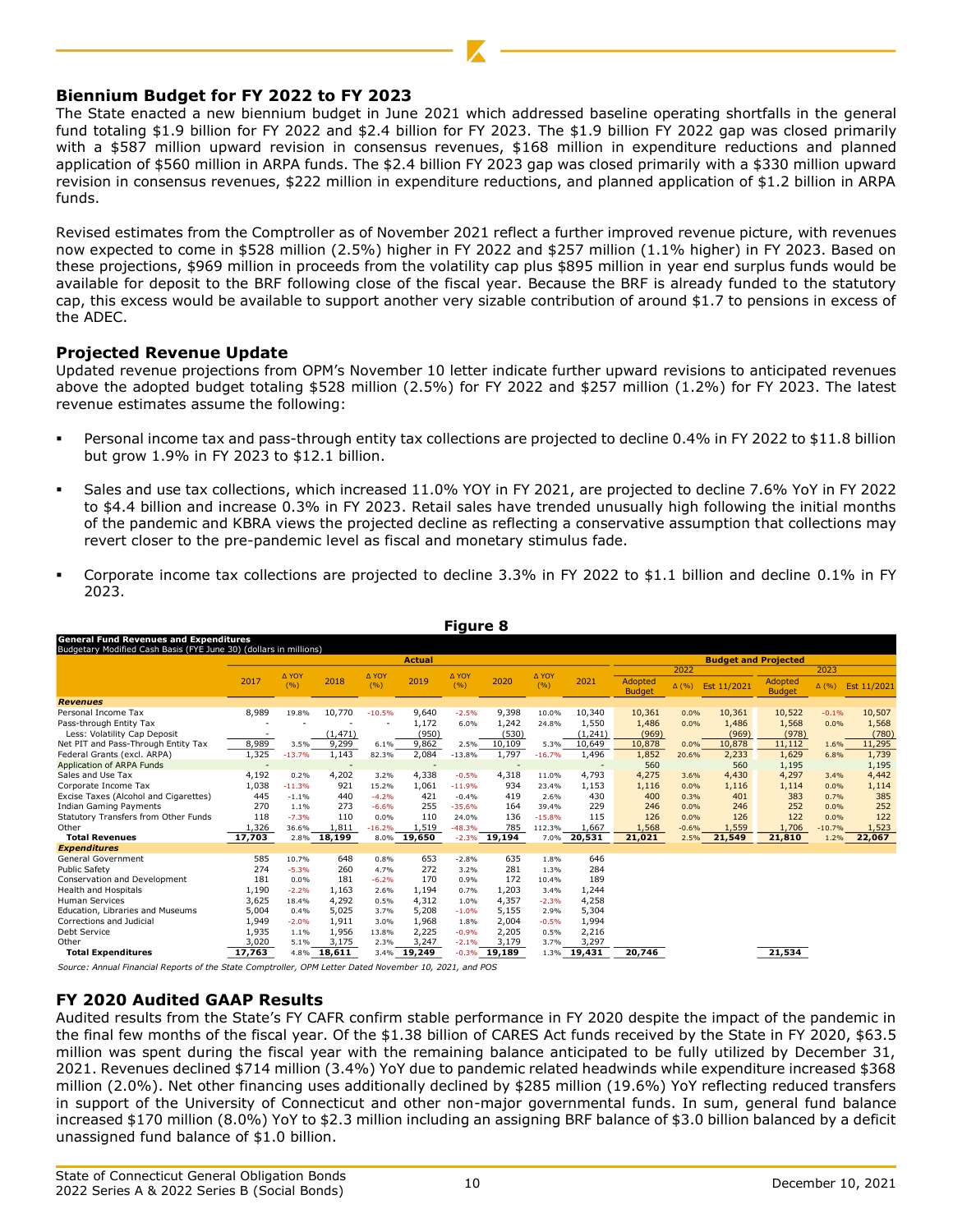| laur |
|------|
|------|

|                                                                                                                              | . 1941 <del>-</del> 2 |         |         |          |          |
|------------------------------------------------------------------------------------------------------------------------------|-----------------------|---------|---------|----------|----------|
| <b>General Fund Summary Statement of Income and Balance Sheet</b><br>FYE June 30 (Audited, GAAP Basis) (dollars in millions) |                       |         |         |          |          |
|                                                                                                                              | 2016                  | 2017    | 2018    | 2019     | 2020     |
| <b>Statement of Income</b>                                                                                                   |                       |         |         |          |          |
| Revenues                                                                                                                     | 18,215                | 18,502  | 20,663  | 20,776   | 20,062   |
| Expenditures                                                                                                                 | 17,444                | 17,138  | 18,077  | 18,358   | 18,726   |
| Excess (Deficiency) of Rev. Over Exp.                                                                                        | 771                   | 1,364   | 2,586   | 2,418    | 1,336    |
| Other Financing Sources (Uses)                                                                                               | (1, 195)              | (1,243) | (940)   | (1, 451) | (1, 166) |
| <b>Net Change in Fund Balance</b>                                                                                            | (424)                 | 121     | 1,646   | 968      | 170      |
| Fund Balance (Deficit) - Beginning                                                                                           | (190)                 | (614)   | (494)   | 1,151    | 2,121    |
| Change in Reserve for Inventories                                                                                            | (0)                   | (1)     | (0)     | 2        | 2        |
| <b>Fund Balance (Deficit) - Ending</b>                                                                                       | (614)                 | (494)   | 1.151   | 2.121    | 2,293    |
| <b>Balance Sheet</b>                                                                                                         |                       |         |         |          |          |
| Assets                                                                                                                       |                       |         |         |          |          |
| Cash and Cash Equivalents                                                                                                    |                       |         | 481     | 1,927    | 1,078    |
| Taxes Receivable, Net                                                                                                        | 1,321                 | 1,381   | 1,801   | 1,781    | 3,081    |
| All Other                                                                                                                    | 532                   | 543     | 1,041   | 709      | 742      |
| <b>Total Assets</b>                                                                                                          | 1,853                 | 1,924   | 3,323   | 4,417    | 4,901    |
| <b>Liabilities</b>                                                                                                           |                       |         |         |          |          |
| Accounts Payable and Accrued Liabilities                                                                                     | 334                   | 350     | 373     | 358      | 596      |
| Due to Other Funds                                                                                                           | 432                   | 356     | 84      | 75       | 84       |
| All Other                                                                                                                    | 1,123                 | 1,062   | 1,030   | 1,049    | 1,151    |
| <b>Total Liabilities</b>                                                                                                     | 1,889                 | 1,768   | 1,487   | 1,482    | 1,831    |
| Deferred Inflows of Resources                                                                                                | 578                   | 650     | 685     | 814      | 777      |
| <b>Fund Balances</b>                                                                                                         |                       |         |         |          |          |
| Nonspendable                                                                                                                 | 53                    | 54      | 56      | 62       | 69       |
| Committed for:                                                                                                               |                       |         |         |          |          |
| Continuing Appropriations                                                                                                    | 97                    | 60      | 134     | 165      | 139      |
| <b>Budget Reserve Fund</b>                                                                                                   | 236                   | 213     | 1,201   | 2,506    | 3,013    |
| <b>Future Budget Years</b>                                                                                                   |                       |         |         |          |          |
| Assigned to Surplus Transfer for 2020-2021                                                                                   |                       |         |         | 160      | 144      |
| Unassigned                                                                                                                   | (999)                 | (821)   | (241)   | (771)    | (1,072)  |
| Fund Balance (Deficit) - Ending                                                                                              | (614)                 | (494)   | 1,151   | 2,121    | 2,293    |
| Budget Reserve Fund as a % of Expenditures                                                                                   | 1.4%                  | 1.2%    | 6.6%    | 13.6%    | 16.1%    |
| Unassigned Fund Balance as a % of Expenditures                                                                               | $-5.7%$               | $-4.8%$ | $-1.3%$ | $-4.2%$  | $-5.7%$  |
| Total Fund Balance as a % of Expenditures                                                                                    | $-3.5%$               | $-2.9%$ | 6.4%    | 11.6%    | 12.2%    |

*Source: State of Connecticut CAFRs FY 2016 to FY 2020*

## **Liquidity Position**

The common cash pool represents the State's operating cash and includes the BRF. Available cash includes bond funds and other balances which can be made available to the common cash pool through temporary transfers under long established State practice. The State's level of cash in the common cash pool at a given point in the fiscal year reflects the seasonality of cash flow. The level of total available cash is impacted both by the rate of bond issuance and the rate of spending from those bond funds. The State has no plans to issue cash flow notes.

| Figure 10                         |         |         |         |         |         |          |            |
|-----------------------------------|---------|---------|---------|---------|---------|----------|------------|
| Available Cash Balance            |         |         |         |         |         |          |            |
| FYE June 30 (dollars in millions) |         |         |         |         |         |          |            |
|                                   | 2016    | 2017    | 2018    | 2019    | 2020    | 2021     | 10/30/2021 |
| Common Cash Pool                  | \$821   | \$1.101 | \$1,871 | \$3,558 | \$4,353 | \$9,964  | \$8.155    |
| Total Available Cash              | \$1,764 | \$2,657 | \$3,399 | \$4,827 | \$5,725 | \$11,551 | \$9.411    |
|                                   |         |         |         |         |         |          |            |

*Source: State of Connecticut Treasurer's Office | Treasurer's Cash and Debt Monthly Reports.*

## **RD 4: State Resource Base**

The State's economic base is highly developed but experienced slow growth in the years leading up to the pandemic, as discussed below. Connecticut's employer base remains diverse and productive. In 2020, 13 "Fortune 500" companies were headquartered in Connecticut, including Cigna, Charter Communications, Hartford Financial Services, and Stanley Black & Decker. The defense companies Lockheed Martin, Raytheon Technologies, and General Dynamics are a major component of the State's economy. General Dynamics's \$22.2 billion federal contract for submarine production is expected to entail thousands of new hires. Financial companies, including investment firms and insurance companies, continue to constitute a large part of the State's economy.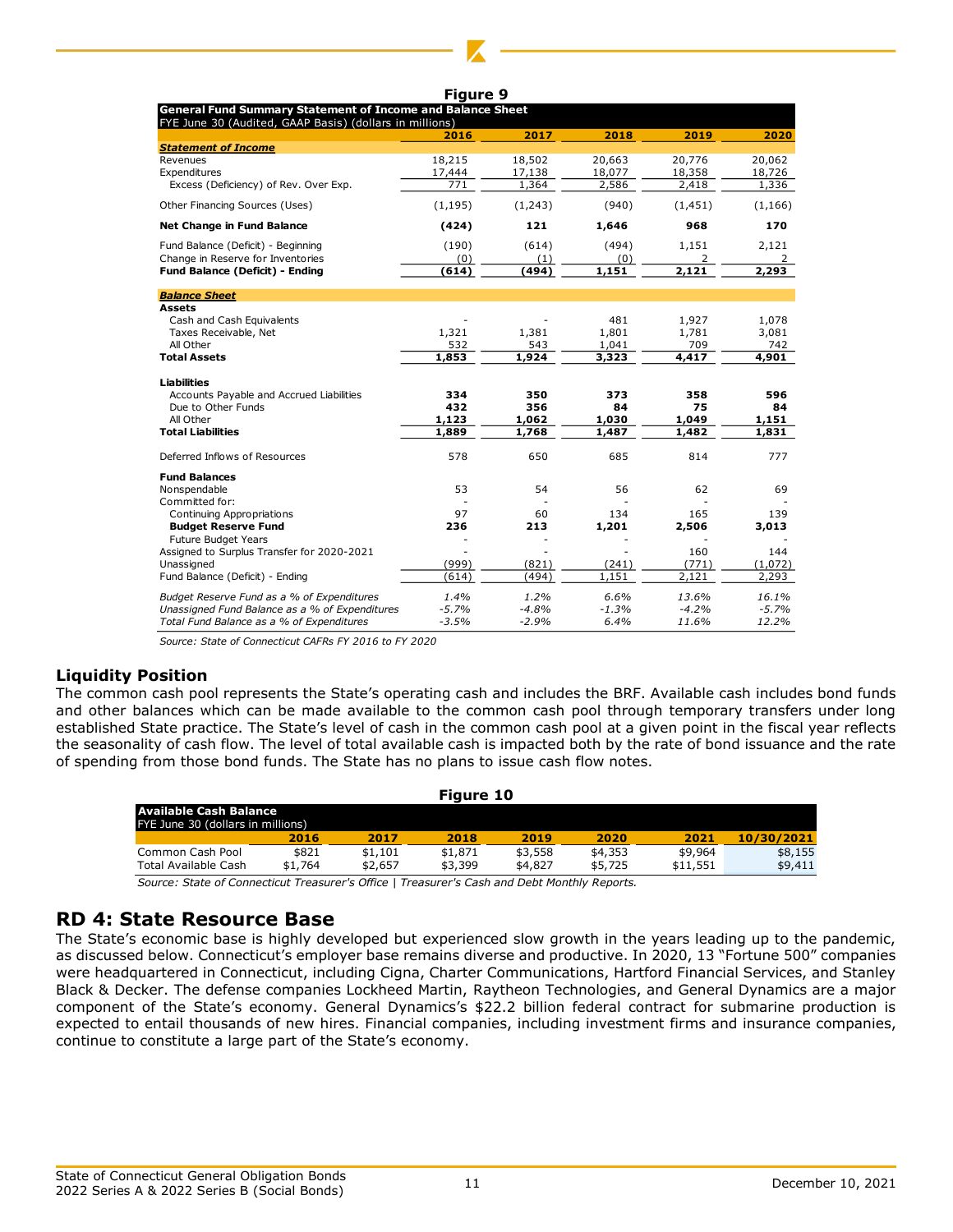## **Population**

The decennial Census results in 2020 showed that Connecticut's population grew by 0.89% since 2010. This slight growth was significantly slower than New England's 2.39% increase, not to mention the overall country's 7.35% growth.

During the pandemic, there have been indications of a shift from the out-migration of earlier years to in-migration, arguably thanks to a trend of urban residents seeking the space offered by suburbs. CBRE, the commercial real estate company, found that in 2020, 27,000 New York-Newark-Jersey City area residents relocated to Connecticut, particularly to Fairfield County, which is the State's closest county to New York City.

| Figure 11                                              |             |             |             |            |              |  |
|--------------------------------------------------------|-------------|-------------|-------------|------------|--------------|--|
| <b>Population Change</b>                               |             |             |             |            |              |  |
|                                                        | 2000        | 2010        | 2020        | 10-Yr CAGR | 10-Yr Change |  |
| Connecticut                                            | 3,405,565   | 3,574,097   | 3,605,944   | 0.09%      | 0.89%        |  |
| New England                                            | 7,573,420   | 7,897,236   | 8,086,288   | 0.24%      | 2.39%        |  |
| United States                                          | 281,421,906 | 308,745,538 | 331,449,281 | 0.71%      | 7.35%        |  |
| Course LLC, Canaus Bursau Desannial Depulstion Counter |             |             |             |            |              |  |

*Source: U.S. Census Bureau Decennial Population Counts*

## **Educational Attainment, Poverty, and Age Groups**

Educational attainment in Connecticut and the New England region has historically outperformed the U.S. In 2019, poverty in the State was below the U.S. average. Additionally, the proportion of working age individuals in Connecticut's population is slightly higher than the U.S. level.

**Figure 12**



*Source: U.S Census*

*Bachelor degree or higher defined as "% of population over 25 with Bachelor's degree or higher". Poverty level defined as "portion of population living below the poverty line".*

## **Per Capita Personal Income**

Personal income per capita at \$78,609 in 2020 is the highest in the country, reflecting the concentration of the State's economy in high value-added industries and the State's proximity to New York City for white-collar employers commuting from the suburbs. Per capita income growth, however, has lagged the region and the country, as presented in figure 13.



## **Figure 13**

## **Real Gross State Product**

Connecticut's real (inflation adjusted) GSP experienced a more pronounced decline and weaker recovery following the Great Recession than the region and U.S. overall. The financial services and pharmaceutical sectors were among the sectors that shrunk. Total change in real GSP from 2010 to 2020 was -3.5%. Per onset of the pandemic, real GSP declined 6.2% in 2020, larger than that of New England overall (down 4.1%) and U.S. (down 3.4%). State officials suggests the leisure and hospitality sector will expand going forward in part thanks to the growth of casinos as pandemic constraints ease.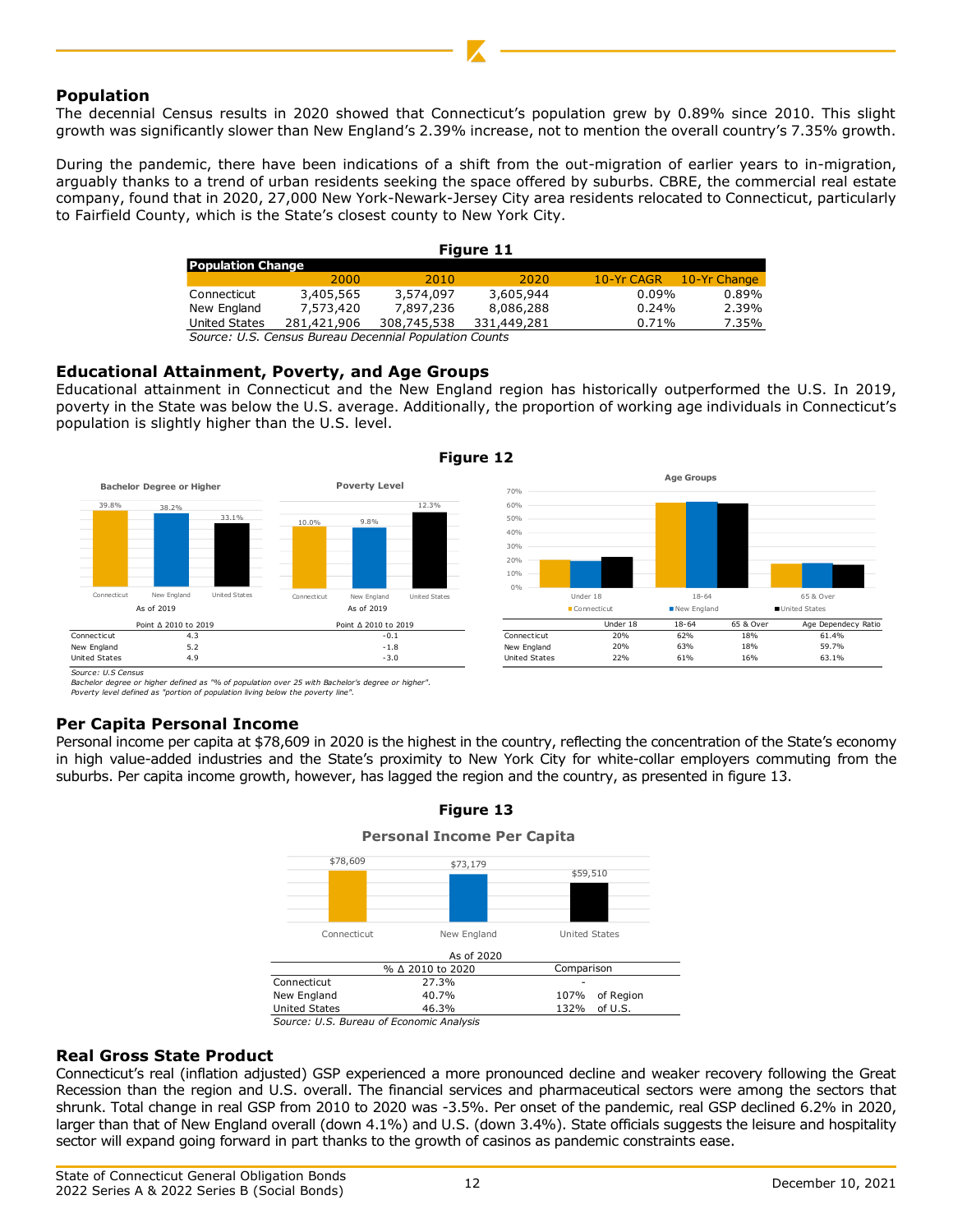



## **Employment**

During the 2010s, the State's unemployment rate generally underperformed or matched the national level. Job growth in Connecticut underperformed the U.S. from 2015 through 2019. After spiking in the first several months of the pandemic, Connecticut's not seasonally adjusted unemployment rate recovered to 5.4% as of September 2021, though this remained higher than New England's (4.7%) and that of the U.S. (4.6%).

| Figure 15                                       |             |              |                    |            |                      |            |  |  |
|-------------------------------------------------|-------------|--------------|--------------------|------------|----------------------|------------|--|--|
| <b>Total Employment</b>                         |             |              |                    |            |                      |            |  |  |
| (Not Seasonally Adjusted) (In Thousands)        |             |              |                    |            |                      |            |  |  |
|                                                 | Connecticut | $%$ $\Delta$ | <b>New England</b> | $% \Delta$ | <b>United States</b> | $% \Delta$ |  |  |
| 2000                                            | 1,724       |              | 7,138              |            | 136,891              |            |  |  |
| 2001                                            | 1,699       | $-1.5%$      | 7,120              | $-0.3%$    | 136,933              | 0.0%       |  |  |
| 2002                                            | 1,698       | 0.0%         | 7,125              | 0.1%       | 136,485              | $-0.3%$    |  |  |
| 2003                                            | 1,688       | $-0.6%$      | 7,100              | $-0.4%$    | 137,736              | 0.9%       |  |  |
| 2004                                            | 1,687       | $-0.1%$      | 7,118              | 0.2%       | 139,252              | 1.1%       |  |  |
| 2005                                            | 1,708       | 1.2%         | 7,164              | 0.6%       | 141,730              | 1.8%       |  |  |
| 2006                                            | 1,750       | 2.5%         | 7,260              | 1.3%       | 144,427              | 1.9%       |  |  |
| 2007                                            | 1,773       | 1.3%         | 7,311              | 0.7%       | 146,047              | 1.1%       |  |  |
| 2008                                            | 1,772       | 0.0%         | 7,297              | $-0.2%$    | 145,362              | $-0.5%$    |  |  |
| 2009                                            | 1,731       | $-2.3%$      | 7,097              | $-2.7%$    | 139,877              | $-3.8%$    |  |  |
| 2010                                            | 1,728       | $-0.2%$      | 7,102              | 0.1%       | 139,064              | $-0.6%$    |  |  |
| 2011                                            | 1,742       | 0.8%         | 7,154              | 0.7%       | 139,869              | 0.6%       |  |  |
| 2012                                            | 1,730       | $-0.7%$      | 7,192              | 0.5%       | 142,469              | 1.9%       |  |  |
| 2013                                            | 1,719       | $-0.6%$      | 7,204              | 0.2%       | 143,929              | 1.0%       |  |  |
| 2014                                            | 1,764       | 2.6%         | 7,348              | 2.0%       | 146,305              | 1.7%       |  |  |
| 2015                                            | 1,786       | 1.2%         | 7,437              | 1.2%       | 148,834              | 1.7%       |  |  |
| 2016                                            | 1,801       | 0.9%         | 7,532              | 1.3%       | 151,436              | 1.7%       |  |  |
| 2017                                            | 1,819       | 1.0%         | 7,638              | 1.4%       | 153,337              | 1.3%       |  |  |
| 2018                                            | 1,831       | 0.6%         | 7,758              | 1.6%       | 155,761              | 1.6%       |  |  |
| 2019                                            | 1,848       | 1.0%         | 7,822              | 0.8%       | 157,538              | 1.1%       |  |  |
| 2020                                            | 1,725       | $-6.7%$      | 7,212              | $-7.8%$    | 147,795              | $-6.2%$    |  |  |
| September-2021                                  | 1,718       | $-0.4%$      | 7,466              | 3.5%       | 154,026              | 4.2%       |  |  |
| <b>Change Great Recession</b><br>Trough to 2019 | 7.0%        |              | 10.1%              |            | 13.3%                |            |  |  |
| Change 2019 Avg<br>to Sep 2021                  | $-7.1%$     |              | $-4.6%$            |            | $-2.2%$              |            |  |  |

*Source: U.S Bureau of Labor Statistics*

**Bold = trough during the Great Recession (2008-2012)**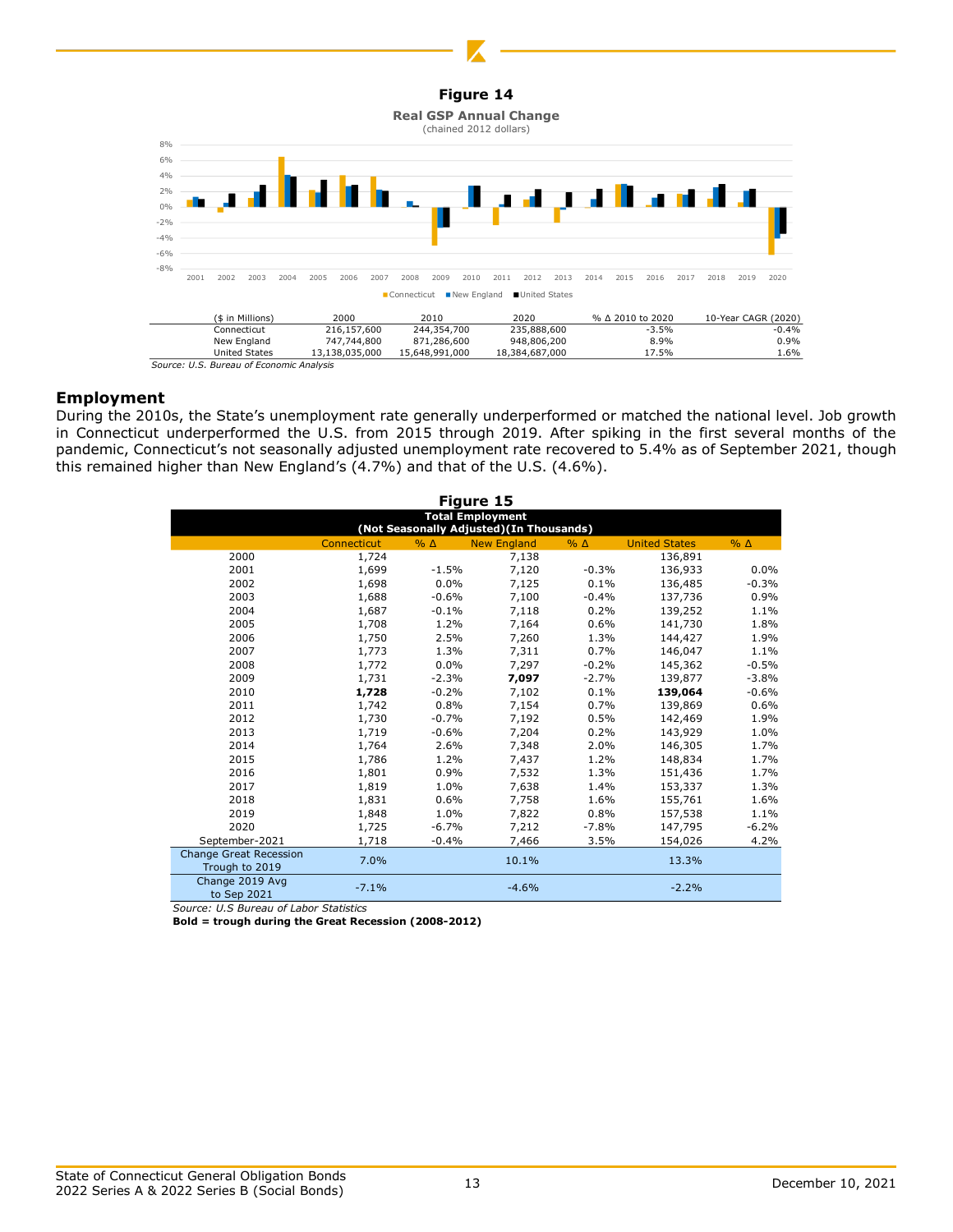



#### **Home Values**

After the Great Recession, Connecticut home values remained stagnant well into the 2010s, after overall home values for the region and the country had begun recovering in earnest. The State's home values performed well through the pandemic, with growth from Q4 2019 to Q2 2021 of 14.6%, roughly consistent with New England and the U.S. In fact, by Q2 2021, Connecticut's Home Price Index finally exceeded the prior peak in Q1 2007.